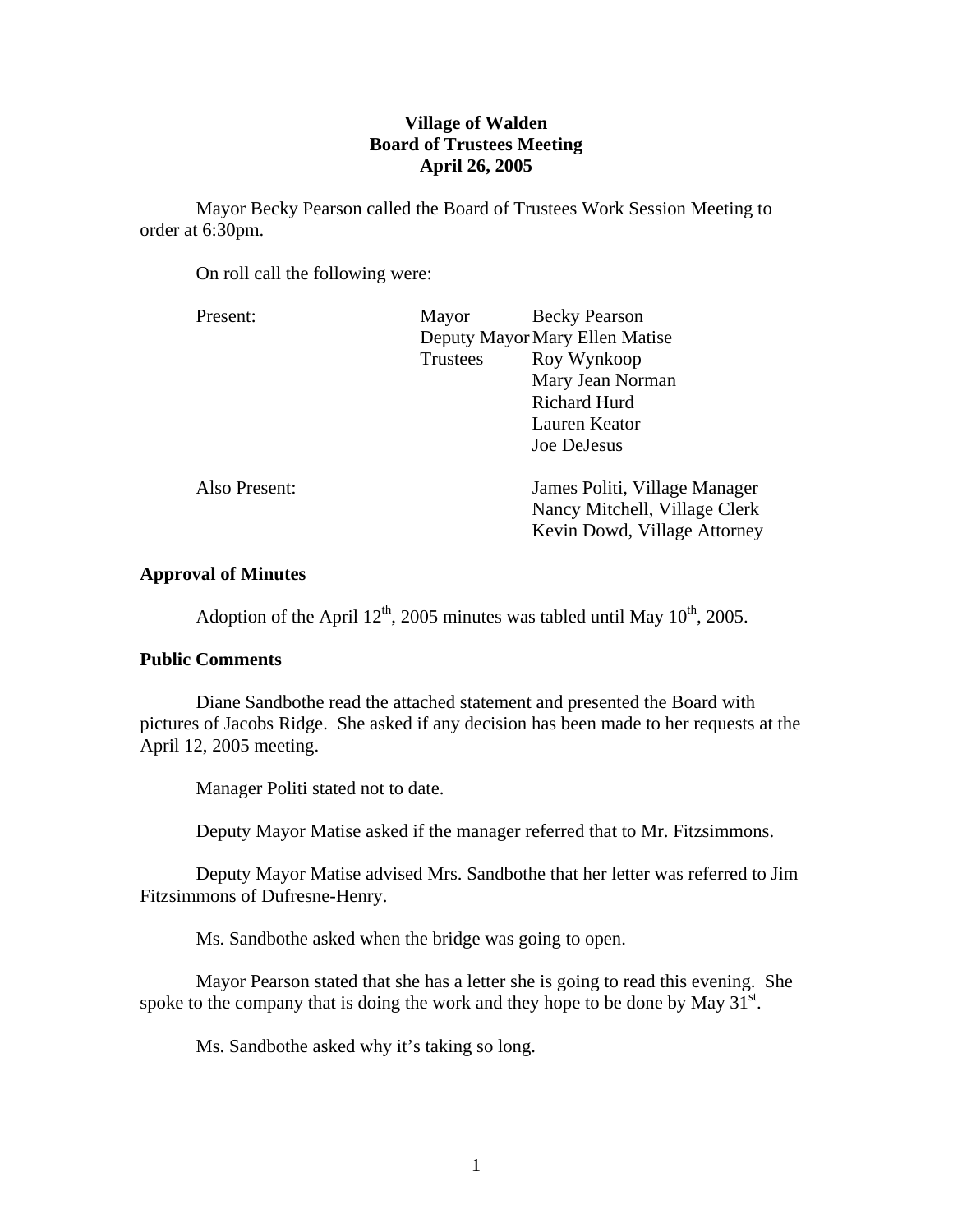Mayor Pearson stated that the footings they had to make for posts they couldn't dig by machine; they had to hand dig them.

 Ms. Sandbothe stated that the sanitation company that takes away yard waste only took away half of the debris.

Mayor Pearson asked the manager to check on that.

 Mary Huber, 55 Main Street stated that the antique store at 61-65 Main Street is putting their articles out on the sidewalk making it difficult for people to walk by. If they can put stuff on the street why can't everyone.

 Mayor Pearson stated that the Board will be discussing that this evening. It is in the code. She is also going to be talking about a second public comment session.

 Mrs. Huber stated that 41 East Main Street is another problem; they park motorcycles on the sidewalk causing her to walk in the street.

 Brownie Troop 20 and Junior Girl Scout Troop 515 presented the Board with Birthday cards they made for the  $150<sup>th</sup>$  Birthday. They attended the Historical Society slide show on Sunday.

 Nancy Ohlmer stated that after the Board looks at the cards they would like to take them to the Library to put them on display.

 Patricia Henighan asked if the permit was renewed for the application of herbicide at Olley Park and also vegetation is being removed. She asked the Board to consider what happened last summer in terms of the vegetation removal around the marsh area. Hopefully that kind of thing won't happen again. If you go down there now the marshes have very little signs of renewing itself. If there is a concern about water quality there should be concerns about maintaining vegetation around the lake area. That also adds to better water quality.

 Mayor Pearson asked if Ms. Henighan had information on different herbicides and different chemicals that can be used, because it has to be used for swimming. Health codes have to be stringent for the children that are swimming in there.

 Ms. Henighan stated that she was actually looking for the type of herbicide that was used last year. Then she could research that and make another suggestion. One suggestion would to try and mediate the marsh area by doing some weed bed implanting there to add a little bit more around that area that was removed last year.

 Mayor Pearson stated that it will grow back in time. She is not saying to replant it, it will grow.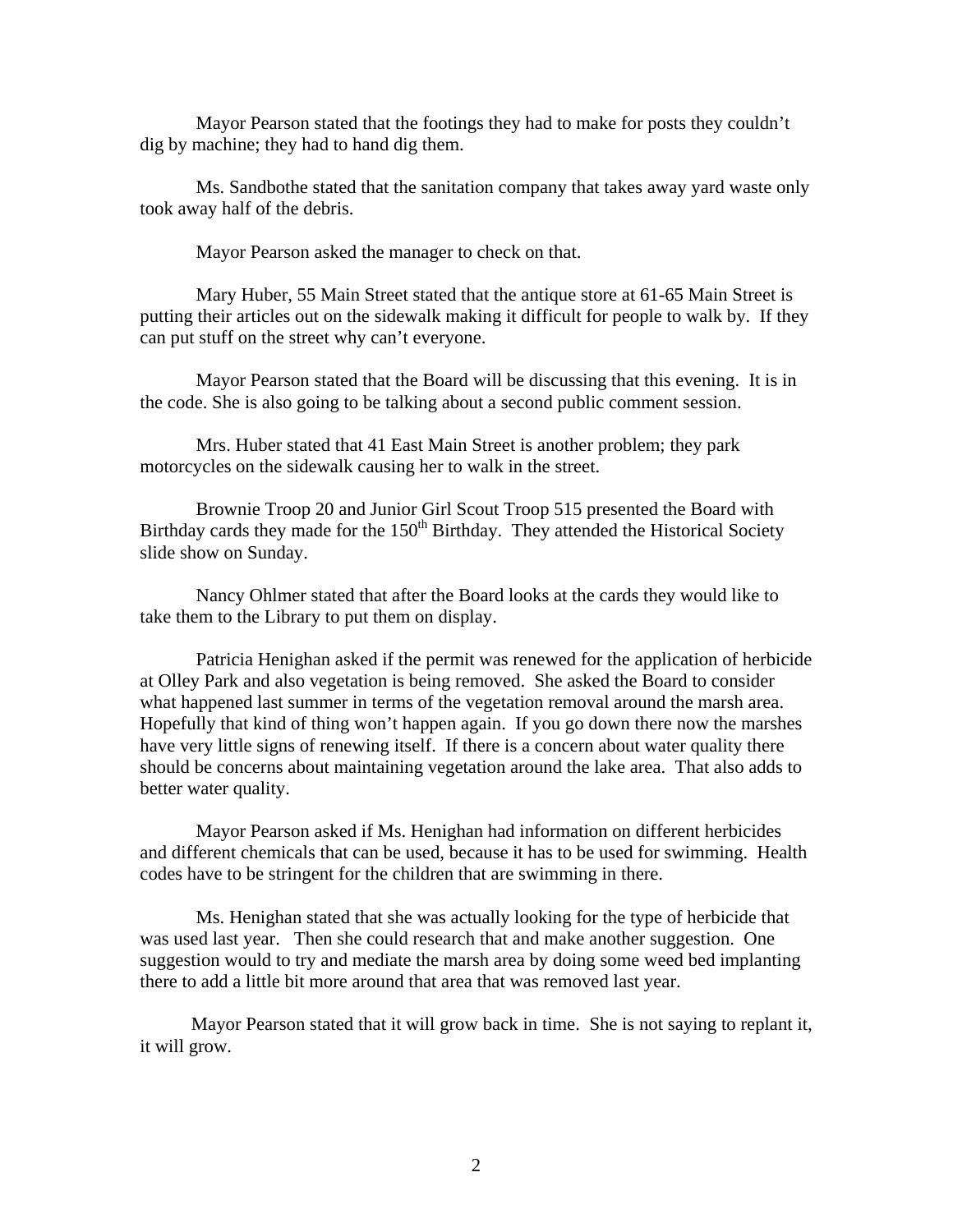Ms. Henighan stated that in the meantime there is concern about the water collecting extra growth and this is the time when things are being fertilized and extra nitrates are being carried by runoff into the water, so things that can prevent that is going to help reduce the need for herbicide in the water. Last summer the whole area across from the swimming area was cut, which seemed unnecessary. She could see having a trail or two down to where people want to fish, but removing all the grass on the other side kind of spoils the view shed and removes habitat for nesting birds and wildlife. They put up blue bird houses in the park last weekend and these birds depend on insects that depend on the long grass. She doesn't see why the areas across the pond had to be kept cut.

Mayor Pearson asked what the reason was the Village cut that last year.

Manager Politi stated that they have cut it in the past to maintain the growth.

 Mayor Pearson stated that it keeps encroaching on the pond and it will take over the pond in time and they need a swimming area for the children. There has to be a balance between the two. She agrees there shouldn't be massive cutting. She asked if there was a way to control that.

 Manager Politi stated that they can cut paths in to fish, but the herbicide has to be used.

Mayor Pearson asked if there was something that was more natural.

 Deputy Mayor Matise suggested the Village contact Kevin Sumner and either he or someone from the Orange County Soil and Water Conservation District would be happy to come and give their recommendations.

 Manager Politi stated that there must be reason DEC agrees to the herbicide we use.

 Deputy Mayor Matise stated that the Village would get better advice from the Orange County Soil and Water Conservation District.

Mayor Pearson asked the Manager to look into that.

 Ms. Henighan stated that in August the Village put up a sign that says "village property no trespassing", which is the beginning of the walking area. She was told it would be temporary and it is still there. People that aren't familiar with the park might take them seriously and feel there is nothing beyond the gate, where there is a very pleasant and healthy walk. Today someone pulled up in a car and asked if there were any trails at the park. Her suggestion would be to erect a sign saying trail area, no motorized vehicles.

Mayor Pearson asked why there's a no trespassing sign.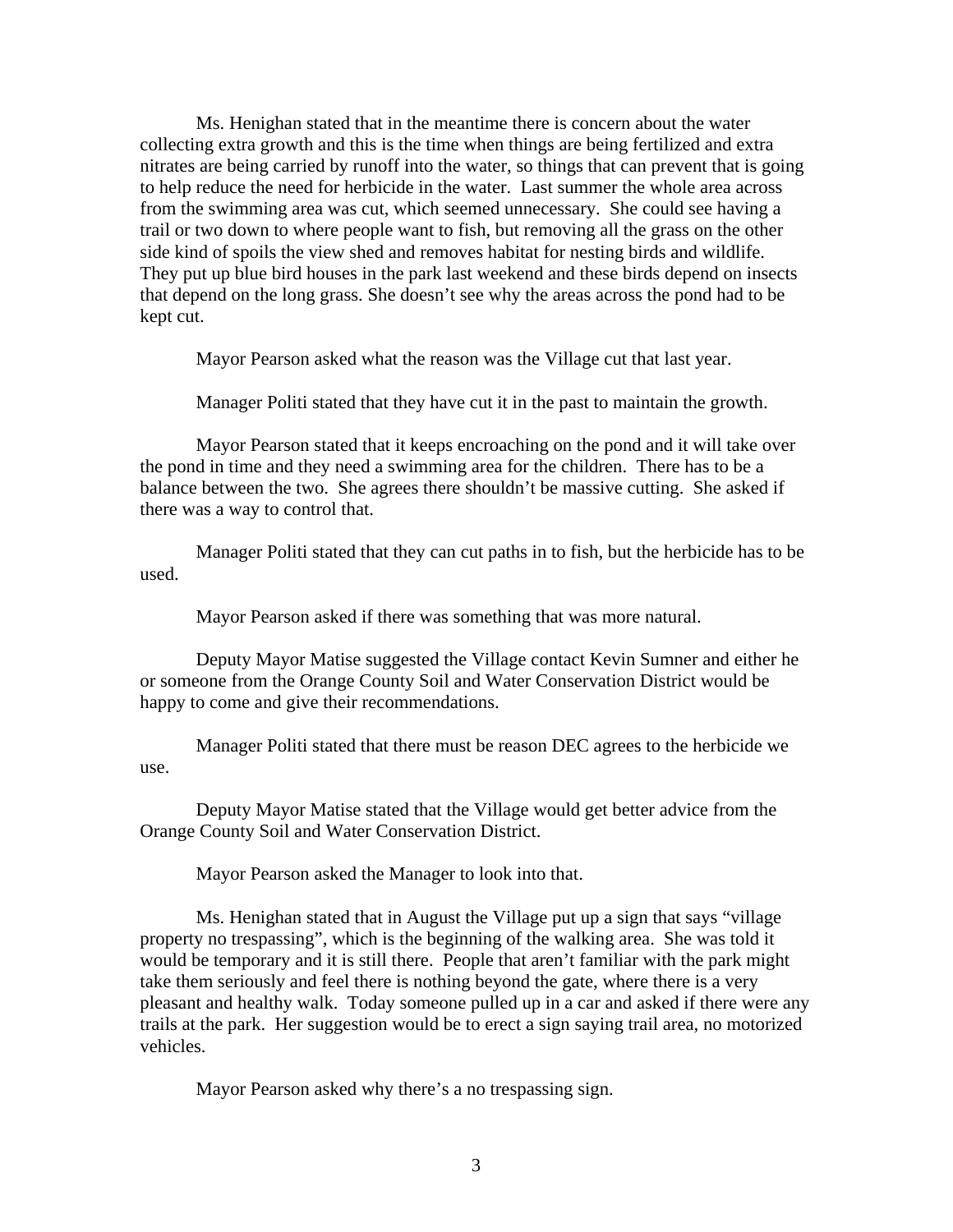Manager Politi explained that it was to keep the motorized vehicles out of there. We do need a new sign.

Mayor Pearson asked if there was a kiosk at Olley Park.

Manager Politi indicated that it is at the top of the hill.

Mayor Pearson asked that something go on it about trails.

 Ms. Henighan stated that the kiosk is empty most of the time and it's hard to read if you are just driving by. She suggested it be moved where someone on foot could read it or larger letters.

Mayor Pearson suggested a sign that states trail starts here, no motorized vehicles.

 Deputy Mayor Matise indicated that some of the signage is part of the grant request to the Greenway.

 Mickey Millspaugh stated that his annual spring plea is to please clean up the river bank at the foot of Pine Street. At the joint meeting with the comprehensive plan he asked Mr. Sorensen about what he thought about having a planning consultant available for the planning and zoning boards. He thought it was a good idea. Mr. Millspaugh asked him if he does that work and he indicated that he did. He asked the Board to discuss that and have him available. That is more important in the initial stages of the project then having an engineer. He would be able to guide the boards as to what portions of their plan needs to be reviewed by the engineer.

 Mike Lynch, 54 Albany Avenue stated that he has concerns about the parking lot next to his house. He was glad to see a Trustee, Deputy Mayor and Mayor come to his house asking about his concerns. He gave the Board a description of his property. He knows if he wanted to build a parking lot on his property he would have to be a good neighbor and he doesn't feel the Village was a good neighbor. They didn't have the property surveyed, they just built it. Is it encroaching his property? There are a whole lot of questions he has asked. He's not sure the setback rules were satisfied. There is an open fence that allows people to go through his property, which could become a liability for him, which should be addressed immediately. He's just asking for the village to be a good neighbor. He wasn't notified last time the Village sprayed the poison ivy and there is a pesticide notification law and he has the right to know. They haven't sprayed it this year.

 Mayor Pearson indicated that she asked the Manager to have it pulled down rather then spaying.

 Mr. Lynch stated that tonight before he came to the meeting he called the Walden Police because of all the cars parked on the grass at Bradley Park. The Officers were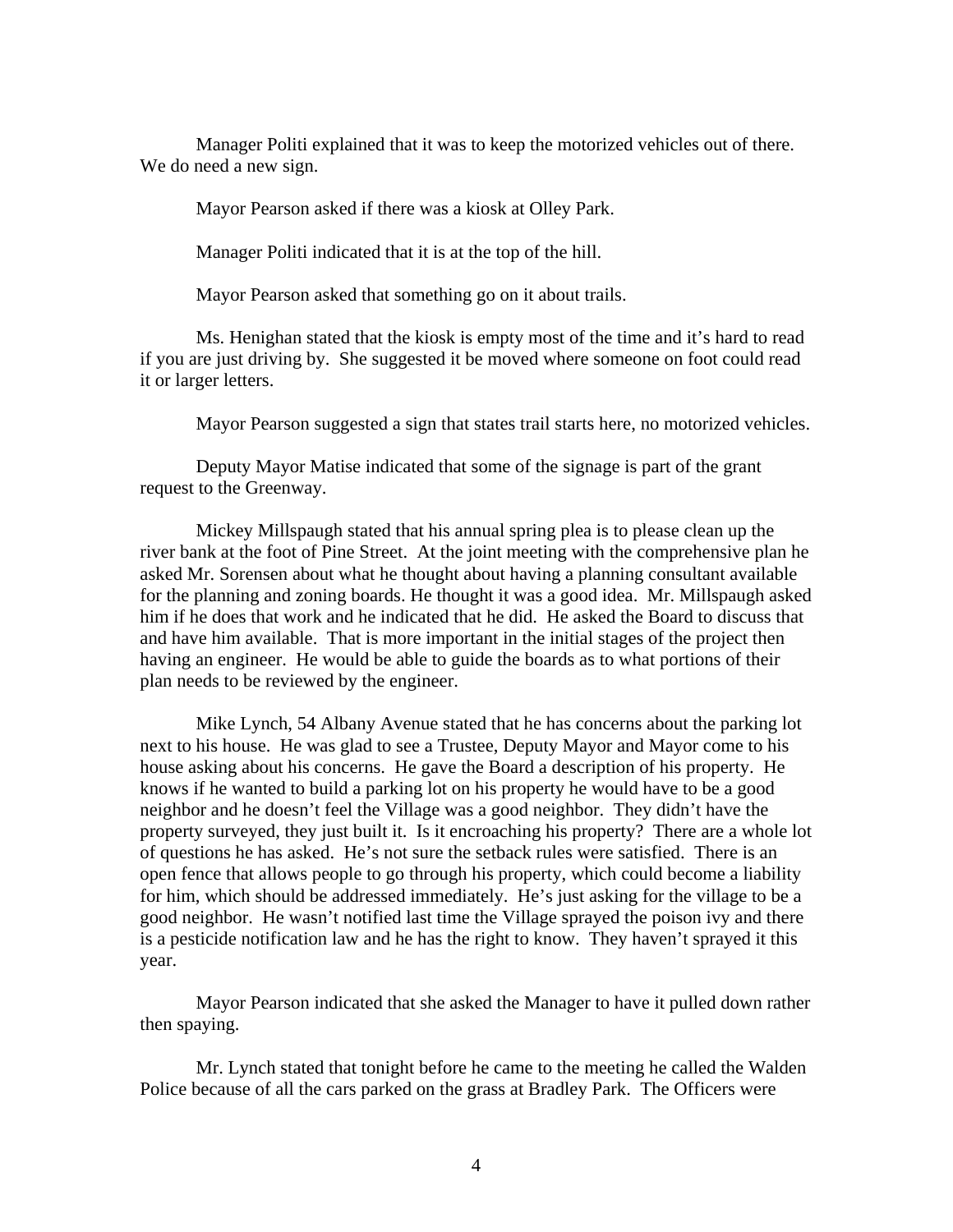very helpful. They did say that the people parking on the grass was a Little League problem. He begs to differ, he paid for that grass. Little League doesn't pay taxes.

 Mayor Pearson asked Mr. Lynch how he feels about the handicapped parking there.

 Mr. Lynch commended the Village on the effort of giving the handicapped people a place to park, but where are they going from there. They put the horse before the cart, it happens a lot here. If he spent money that foolishly he would be in foreclosure.

 Deputy Mayor Matise asked if there was an issue of people parking on the grass in the handicapped lot.

 Mr. Lynch stated that they were parking all around the handicapped lot tonight, in the grass. On top of it, Sergeant Metzger indicated that they can't enforce that law. It's never been signed into law. Again, he asks the Village to stop wasting money on signage. Take them down. Let his children park there. There were motorcycles parked there Saturday and he doesn't know many handicapped people that ride motorcycles.

 Keith Millspaugh stated that two weeks ago he brought up the parking on Main Street and he would like an update on the sign that he doesn't believe is up yet and the enforcement of the parking there.

 Mayor Pearson stated no, she also addressed that sign and she hasn't seen it go up either. She has that on her discussion this evening and she would like to talk about it this evening and make sure if no one has any opinions they will do the two hour parking and go for it.

 Mr. Millspaugh stated that one problem he has with it, in watching the police talk to the owners of the cars that have been parked there for 48 hours at a time, the solution the car owners are given is all they have to do is to move from one space to another space. He doesn't think that is the intent of the law. He hopes that is brought up in the discussion.

Mayor Pearson asked Mr. Millspaugh if he had a solution, a comment on that.

 Mr. Millspaugh stated that the solution is how we enforce the law. Enforcement can't be where it's acceptable to advise the violator that they can just move their car a half a turn or move to another parking space. Tonight in the action items there's approval of the Village budget, he asked if there's been any change in the dollar amounts since the public hearing.

 Manager Politi indicated no, dollars have been switched around. The dollar amount is the same.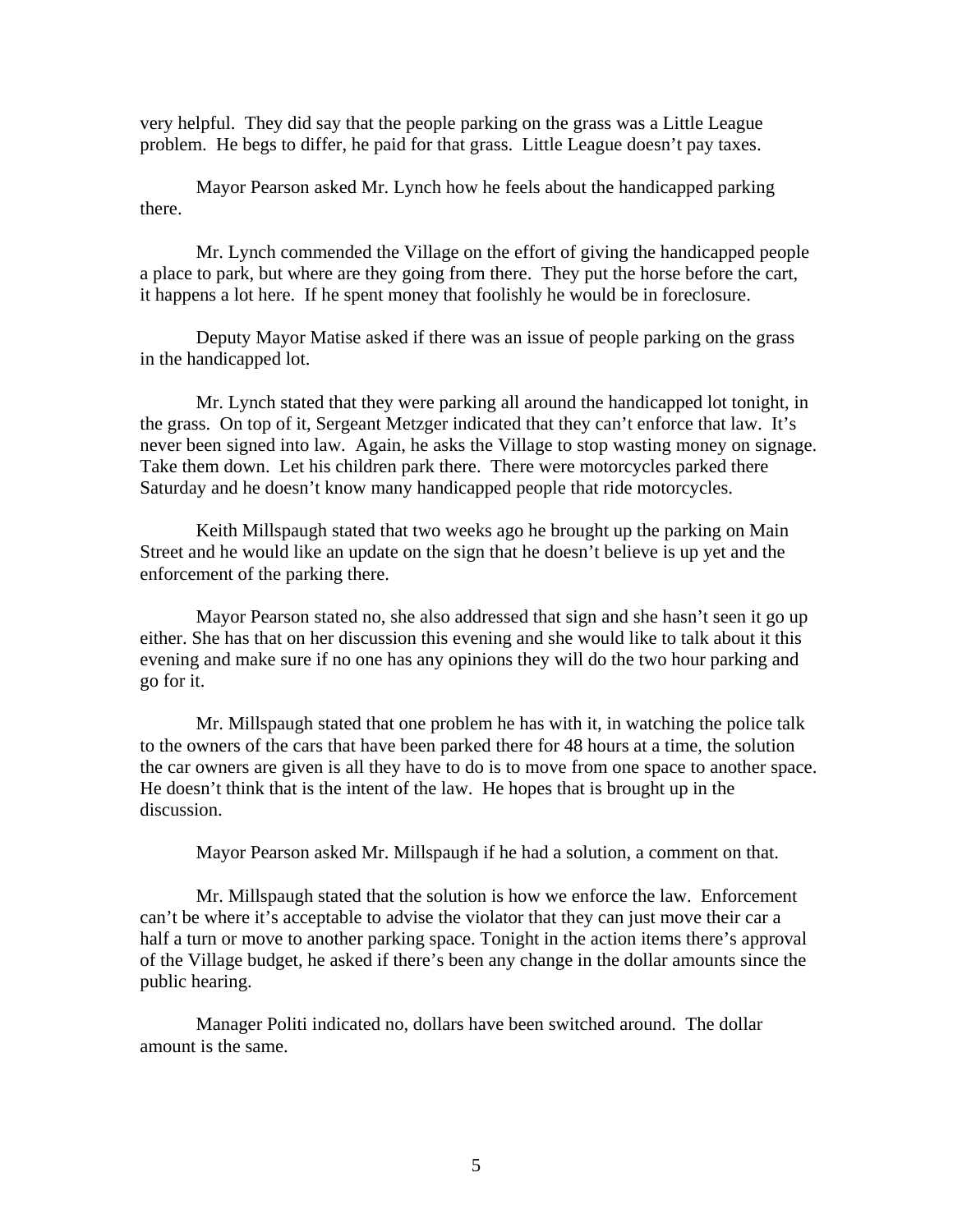Mr. Millspaugh stated that he would like to reinforce what Mr. Lynch said about putting the cart before the horse. The Board has heard him criticizing the way Village government in Walden has been run. His second comment is he's not satisfied that the effort that was necessary to go into the budget was put into the budget. His third comment deals with the open government issue and that the public gains confidence in their public officials by hearing discussion around the table. He feels the present format makes it easier to hear. He heard the mayor talk once into the microphone, he couldn't hear Mary Ellen's wording or the other one. It's a step in the right direction to let the public hear what is going on. One of the dilemma's that can come about from the manager's form of government is that the trustees can become complacent and they can over rely on the manager to do too much of the leading part in the Village. The manager's job is to enforce the direction that the Board chooses to take. He sees the Board is going to be talking about review of a second public comment. He's carrying over a second public comment from the last meeting. In the round table Trustee Hurd, in his opinion, made some comments that exposes just what he is saying here and he accused Trustee Matise and Mayor Becky of practicing law without a license because they are asking questions and that what sitting on this board is all about. In the year and a half that he has been complaining it's because he feels the questions that need to be asked are being asked. Four weeks ago at the meeting after the election he said he's hoping to see the board come together and become a board that will take charge and take this village to where a village needs to go. In his opinion its not there and has a long way to go. He just asks that the thinking about putting down people who are asking questions changes to everybody asking questions. Everybody needs to satisfy every question they have on this board. That will give the public the confidence that everything that needs to be taken care of will be taken care of.

#### **Audited Bills**

Trustee Hurd moved to pay the audited bills of April 26, 2005. Seconded by Trustee Norman. All ayes. Motion carried.

**Resolution No. 20-04-05, A Resolution Adopting a Budget for the Fiscal Year Commencing June 1, 2005 and Ending May 31, 2006, Making Appropriations of the Conduct of Village of Walden Government, Establishing Rates of Compensation for Officers and Employees for Such Period, Setting the Property Tax Rate, Setting Fees and Charges, Setting the Rate of Water Charges, Setting the Rate for Sewer Charges, Setting the Rate for Garbage and Refuse Collection Charges, and Establishing Policies of the Administration of the Budget.** 

 Trustee DeJesus asked if they decided on two part/time positions for the parking enforcement.

Manager Politi stated yes, and cut back the hours.

 Trustee DeJesus stated that you cannot allow people to park in a space for two hours and then move them up two spaces. This has to be looked at. We also have to look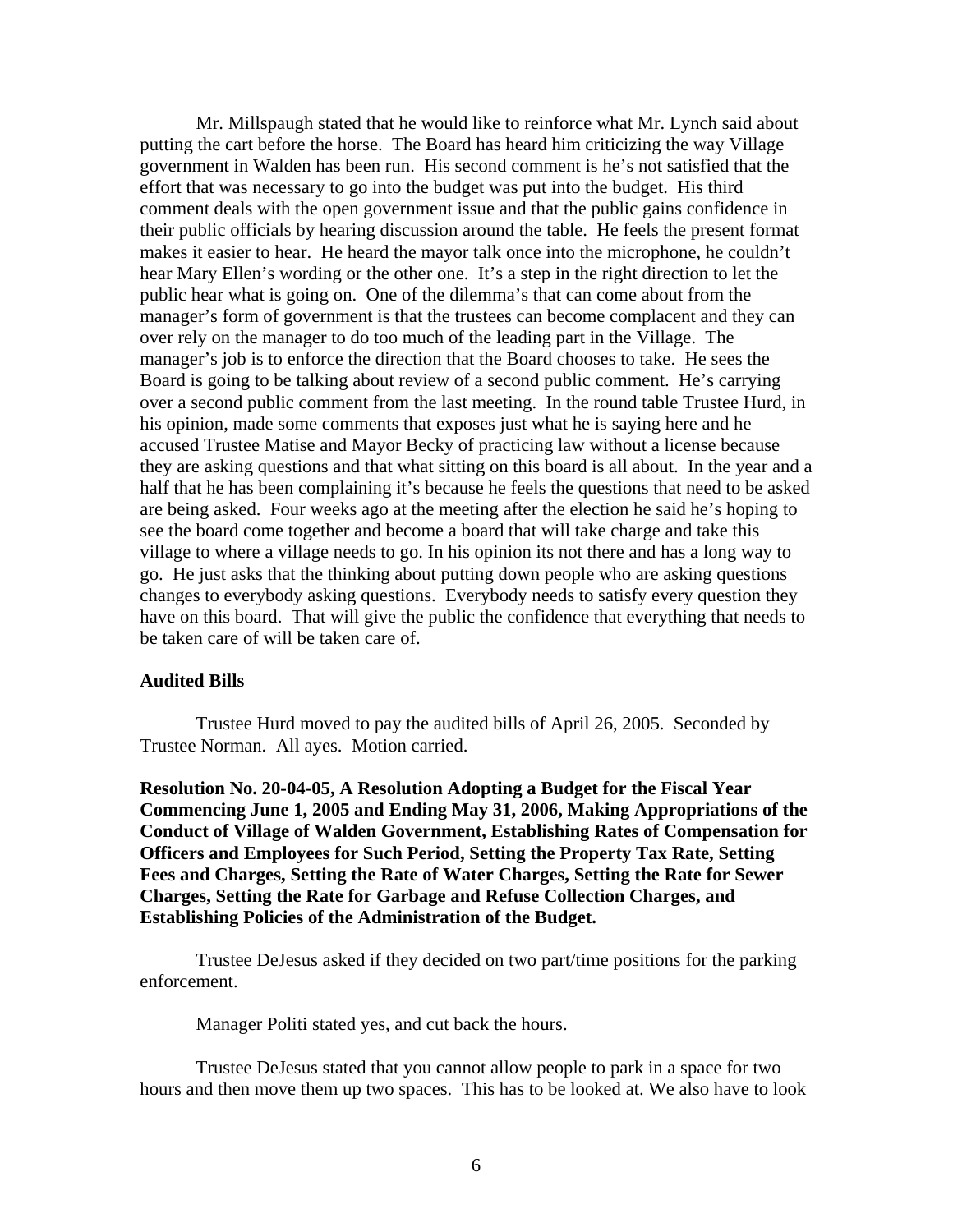at providing permits for over night parking. This should be discussed at a work session during May. We have to also look at finishing the parking lot at Oak Street. We also have to look at the fact that \$5.00 is the cost of a ticket and that may not be sufficient. And that's not a ticket for the whole day. He wasn't in too much support of the enforcement officer because he feels the police department should be doing that. Just like any of us see someone's car parked on a corner where it says no parking from here to corner, and a police officer should be able to see that as well. Officers on foot patrol could enforce that. We have to be aware that these two parking enforcement individuals are not going to pay for themselves. He is also against entertaining any idea of giving people a pass to park in a space for more than two hours because they are shopping at any given business. If we are going to have a law we are going to enforce it. He wanted everyone to be aware that it doesn't end there with hiring two enforcement officers. There is more work to be done around all that. The other thing is the Board has been given a budget without the bucket truck.

Mayor Pearson stated that the budget she has the proposed bucket truck is in there.

 Manager Politi stated that it shouldn't be in there. The bucket truck is not part of the budget.

 Trustee DeJesus stated that they should also understand that they are moving ahead with hiring an additional person at DPW.

Manager Politi indicated that another MEO position is in that budget.

 Trustee DeJesus stated that the issue of park fees was brought up. The difference between a Village resident and someone outside the Village is really negligible. In other communities people outside the area gets charged double or more, because that is the only fee they pay. They're not paying into the tax base. We really need to look at those fees in terms of how they apply to people from outside the Village.

 Mayor Pearson stated that she doesn't disagree with Trustee DeJesus with the police doing the parking enforcement. They discussed having one or none of the parking people, because the police could do it. That didn't happen.

 Trustee DeJesus asked if they were going to evaluate the parking enforcement position in December to see if any changes have to be made.

 Deputy Mayor Matise asked when the Village commitment to the library budget is set by law, who decides on the amount that is asked as a contractual amount from the Town, Library Board or does the manager help them.

Trustee DeJesus asked to hold that answer off until his report on the library.

Trustee Hurd moved to adopt Resolution No. 20-04-05, A Resolution Adopting a Budget for the Fiscal Year Commencing June 1, 2005 and Ending May 31, 2006, Making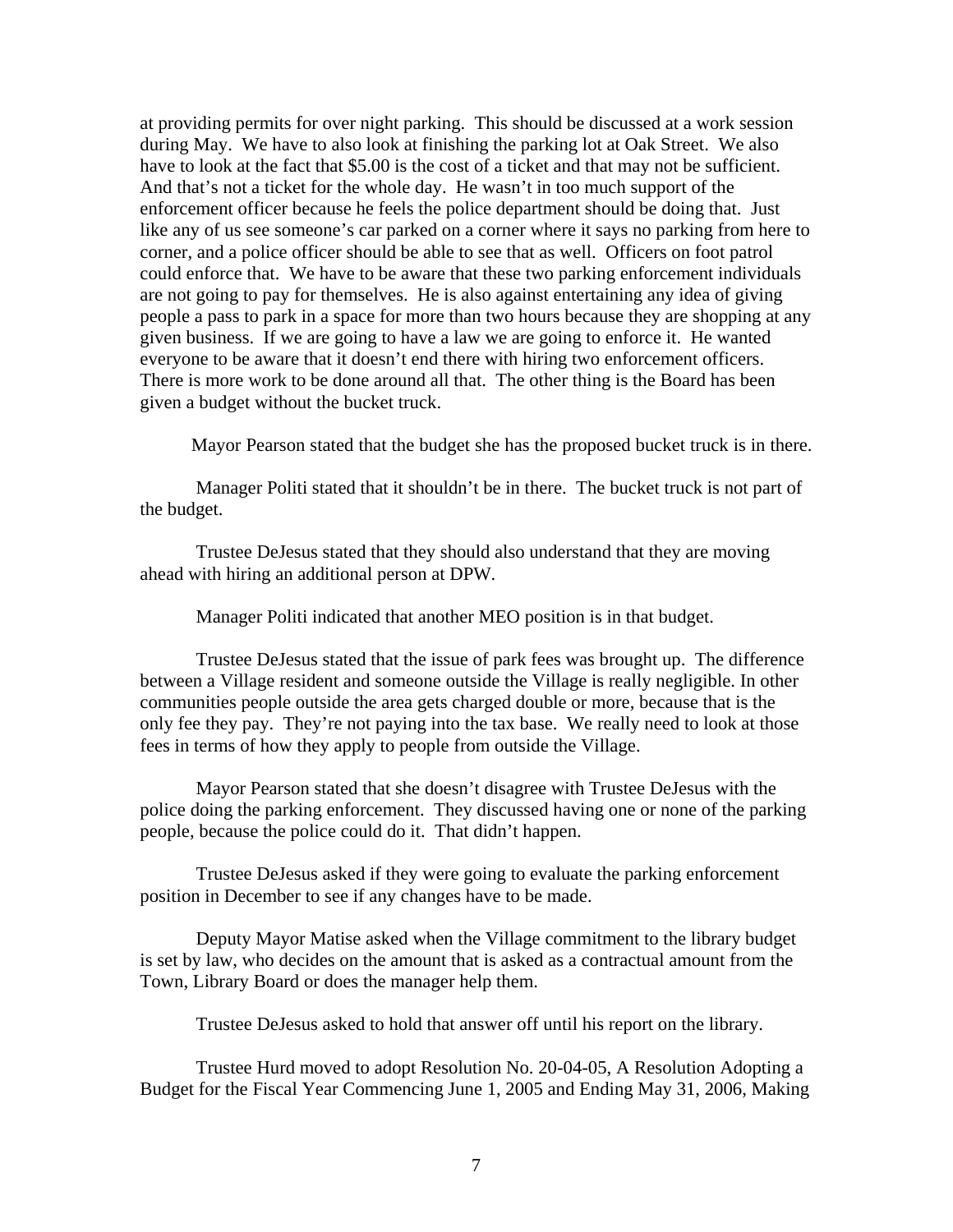Appropriations of the Conduct of Village of Walden Government, Establishing Rates of Compensation for Officers and Employees for Such Period, Setting the Property Tax Rate, Setting Fees and Charges, Setting the Rate of Water Charges, Setting the Rate for Sewer Charges, Setting the Rate for Garbage and Refuse Collection Charges, and Establishing Policies of the Administration of the Budget. Seconded by Trustee Keator. All ayes. Resolution adopted.

### **Supplemental Bond Resolution – Water Meter Replacement Project**

# **Resolution Authorizing the Issuance of \$150,000 Serial Bonds of the Village of Walden, Orange County, New York, to Pay Additional Costs of the Purchase and Installation of New Water Meters, Readers and Software, in and for Said Village**

Deputy Mayor Matise stated that there was a previous resolution, September 14, 2004 for the initial \$500,000 of this project. This resolution would add an additional \$150,000 to meet the costs of the project. The project is part of a grant where half of the \$650,000 will be coming back to the village. She asked how long the term of the bond was.

Mr. Dowd stated up to twenty years, not necessarily twenty years.

 Trustee Hurd moved to adopt Resolution Authorizing the Issuance of \$150,000 Serial Bonds of the Village of Walden, Orange County, New York, to Pay Additional Costs of the Purchase and Installation of New Water Meters, Readers and Software, in and for Said Village, (attached). Seconded by Trustee DeJesus.

 Trustee DeJesus asked about how the work is going to be done with the pipes and plumbing in older homes. If you go into a house and it's beyond the three feet inside and the plumbing is in bad shape, what happens.

 Manager Politi stated that the contractor would stop call the engineer and the engineer would then make an inspection as to whether they can or can't actually put the meter in within the three feet on either side of the meter. If it's beyond that they would stop and see what it would take to put it in and repair it. He has contacted other municipalities that have done this and you will run into those problems. He called Port Jervis, Pawling, and Fishkill.

Trustee DeJesus asked if they would then have to go out and read the meters.

Manager Politi stated yes.

 Trustee DeJesus stated that if the plumbing is in bad shape the contract calls for an estimate.

 Manager Politi stated that the contractor would give an estimate first and then the Village would verify the estimate as to if it's valid.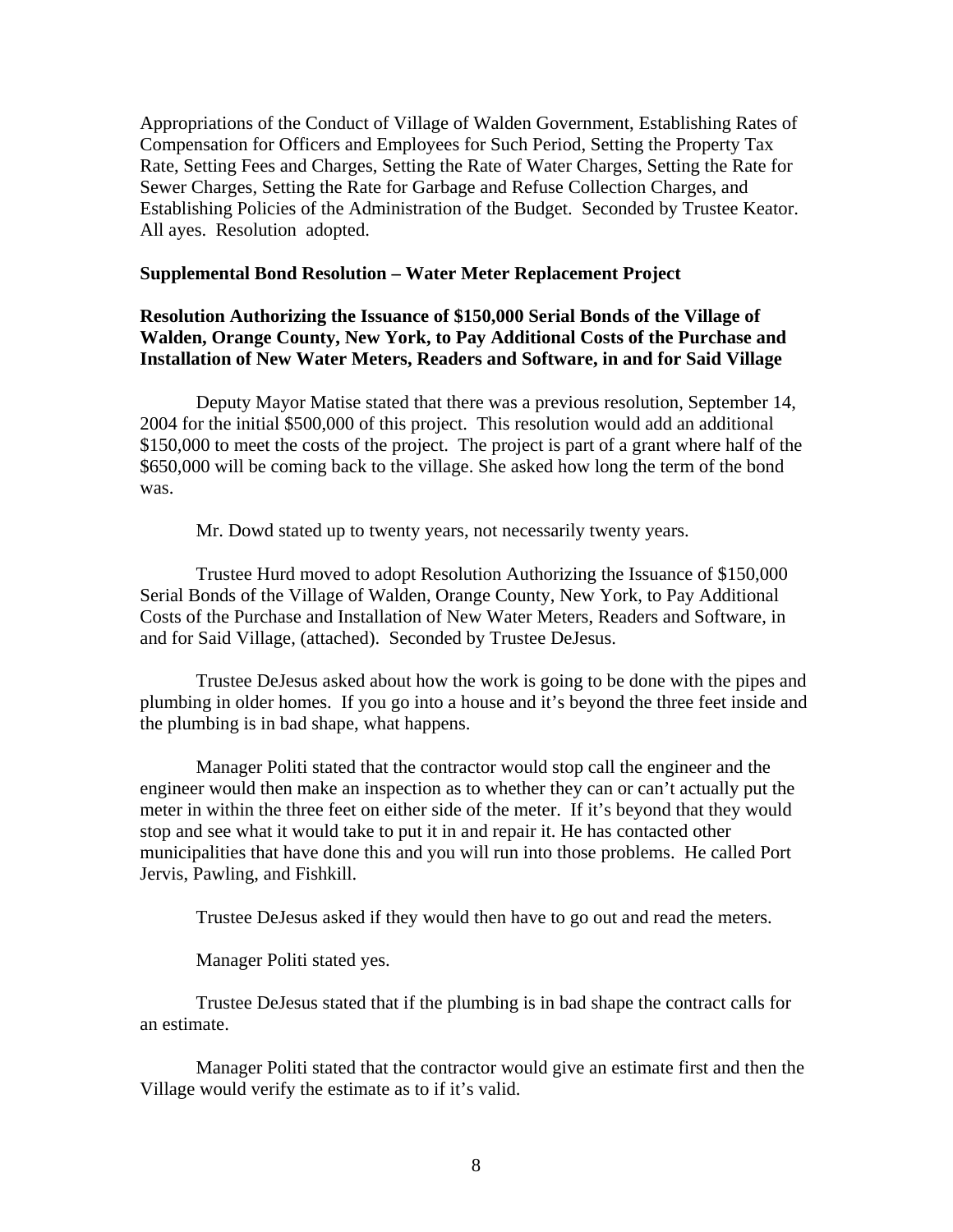Trustee DeJesus stated that he doesn't want people to get estimates for work that they don't need. He stated that the Village has money through the community development funds to set up some kind of a loan situation maybe at 0% for people that need some of this work.

 Manager Politi stated that there is money there, but they would have to meet the guidelines.

Mayor Pearson asked if there was a check valve.

Manager Politi stated yes, they call it a back flow preventer.

Mayor Pearson asked if all the new homes have these in them.

Manager Politi stated yes.

 Deputy Mayor Matise stated that she has a question about the expansion tank, will it be within the three feet.

 Manager Politi stated that's a good question, but even with the shut off there is a unit price for shut offs. Where ever you need to put that in its going to fit. There will be physical differences.

 Deputy Mayor Matise stated that her whole concern is they get this information out to the homeowners in a factual format in time before the bids are accepted so people have time to come to board meetings to discuss their concerns and get more information if they need it.

 Manager Politi stated that they did discuss about doing a notification. The contractor has to do a notification. He will put an information packet together.

 Deputy Mayor Matise stated that the head of public works in Port Jervis told her that a Village employee does have to be with the contractor at all times to make sure everything is happening correctly. They are using the same company that is bidding on our project.

 Manager Politi stated that you would do the spot checks to keep them honest. Cold Spring had to have a lot of the work done over again because they weren't spot checking. We will stay on them. It would be costly to have someone there all the time.

 Mayor Pearson stated that it may be costly up front, but how much more costly will it be at the end when you have to redo them all.

 Trustee DeJesus stated that it would be the manager's call as to if someone should be there and how often, because it does present a problem having someone with the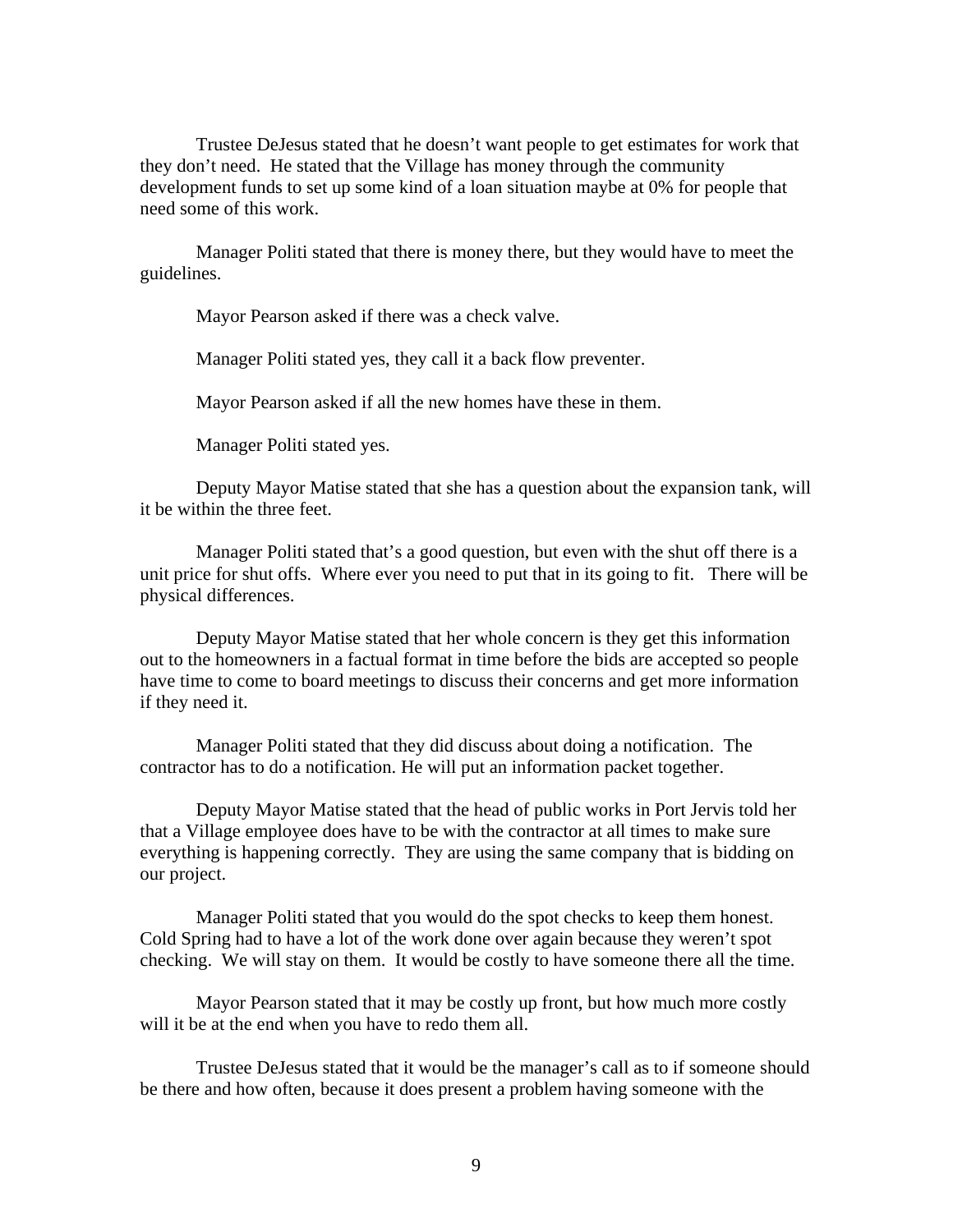contractor at all times. Someone does need to check frequently, unannounced to make sure its being done correctly. Also, people are not going give estimates that are unnecessary.

 Deputy Mayor Matise suggested the manager contact Port Jervis to see what their experience has been. The other question she had was whether or not some of the language could be improved in terms of the scope of the work. The manager said he would contact Jim Fitzsimmons about that.

 Manager Politi stated that there is some tweaking if you really want to go that far. He feels confident the way it is written.

 Trustee DeJesus suggested the manager take the take the language from the description of the scope of the work and put that in the brochure type of form so people understand. He would like feedback two months into the project, not just the problems. We need the staff person to really know what they are doing.

 Trustee Wynkoop stated that he feels the Board is micromanaging. The manager has the everyday job of running the village and he is fully capable of doing the job and we should leave it up to him.

Trustee DeJesus stated that he doesn't feel they are micromanaging.

 Mayor Pearson stated that it may be his job to get the board the information, but its okay to question and try to understand what he is giving the Board.

 Trustee DeJesus stated that he needs to understand this because when people start to have problems the Board will get the calls. He wants to be prepared to be able to say this is the process.

 Mayor Pearson asked about the payment of the bond back, that's half of the \$650,000, do we need money this year in the budget.

Manager Politi stated that is what the bond is for.

All ayes. Resolution adopted.

### **Comprehensive Plan – Set Date for Public Hearing**

Alan Sorensen explained that there is a draft comprehensive plan which was recommended by the Comprehensive Plan Steering Committee to the Village Board. The next step would be for the Village Board to have discussion on the draft. Assuming the Village Board is looking to adopt the draft comprehensive plan in its present form, before they can move to adopt it they have to go through the State Environmental Quality Review Act review. What is the best way to proceed with the SEQRA review, what he is about to say from this point forward assumes we've reached a point where the board is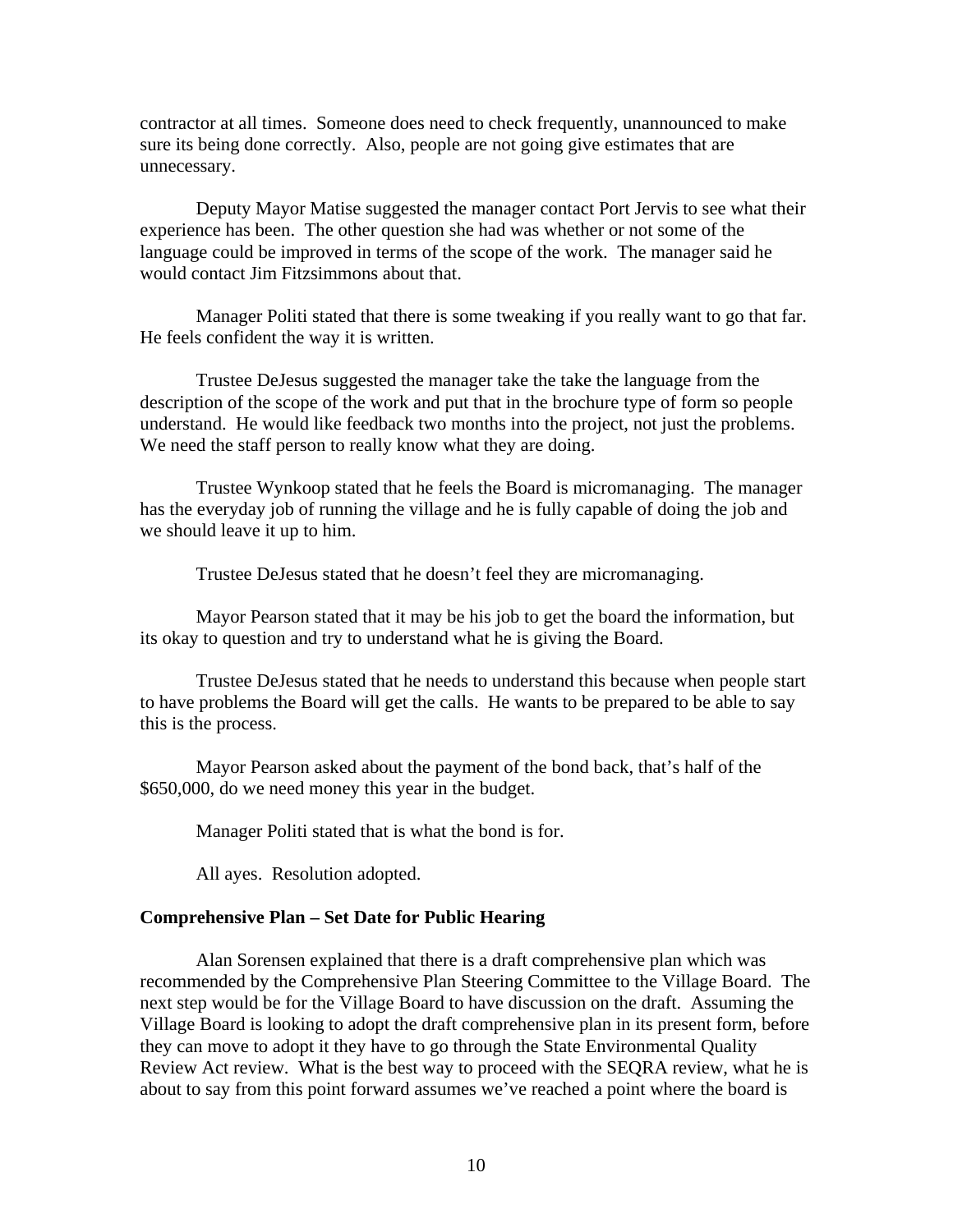comfortable with the document, now we need to prepare the SEQRA documentation to get through the environment process. What he recommends to the Board is that they move to create a draft generic environmental impact statement and that would encompass the proposed recommendations of the comprehensive plan. What a draft generic environmental impact statement allows you to do is to anticipate the impacts that result from the recommendations of the plan up front. So that as subsequent actions take place each individual action doesn't have to go through the SEQRA process. There are several zoning map and zoning text amendments that are proposed , so rather then going through the SEQRA for every specific recommendation the generic impact statement would cover that. The DGIS would cover the broad policies within the comprehensive plan. The adoption of the comprehensive plan is in of itself a type one action under SEQRA. So if there's something that is anticipated that it could have an impact on the environment it would be something they would need to assess. In terms of alternatives to the adoption of the comprehensive plan the obvious alternative would be no action action, which in and of itself could have an adverse impact. That is something they can speak to. After the draft generic impact statement is accepted by the lead agency, which would be the Village Board, the document would be subject to public review and it would be circulated and the Board would hold a public hearing. Subsequent to the public hearing there will be a comment period of at least 10 days after the close of the public hearing which will end no sooner than 30 days after circulation of a notice of completion of the draft environmental impact statement. They will coordinate the public hearings concurrently on the comprehensive plan and the draft generic environmental impact statement.

Trustee Hurd asked how soon.

 Mr. Sorensen stated that he can begin work on the draft environmental impact statement as soon as he gets the go ahead. He has to know if he's preparing the draft environmental impact statement on the draft comprehensive plan as it was now they can begin immediately. He will get back to the Manager and Mayor to give them a time frame for development of the GEIS. It will take several weeks to get it together.

Mayor Pearson asked if there was a reason you wouldn't do it together.

Mr. Sorensen stated that it would make the most sense to do it concurrently. We had a public hearing on the draft in November, January, February and March and its been on the web site.

Mayor Pearson stated that she still has a question on the zoning, which we don't have townhouse zoning in our code, are we going to do townhouse zoning before we do this and come up with a code.

Mr. Sorensen stated that one of the recommendations of the comprehensive plan is to create a townhouse zone. It would replace the existing multi family zone on Coldenham Road. The process would be the adoption of the comprehensive plan concurrent with the generic environmental impact statement. Assuming that the GIS is adopted and the comprehensive plan the next action the board could take is to say we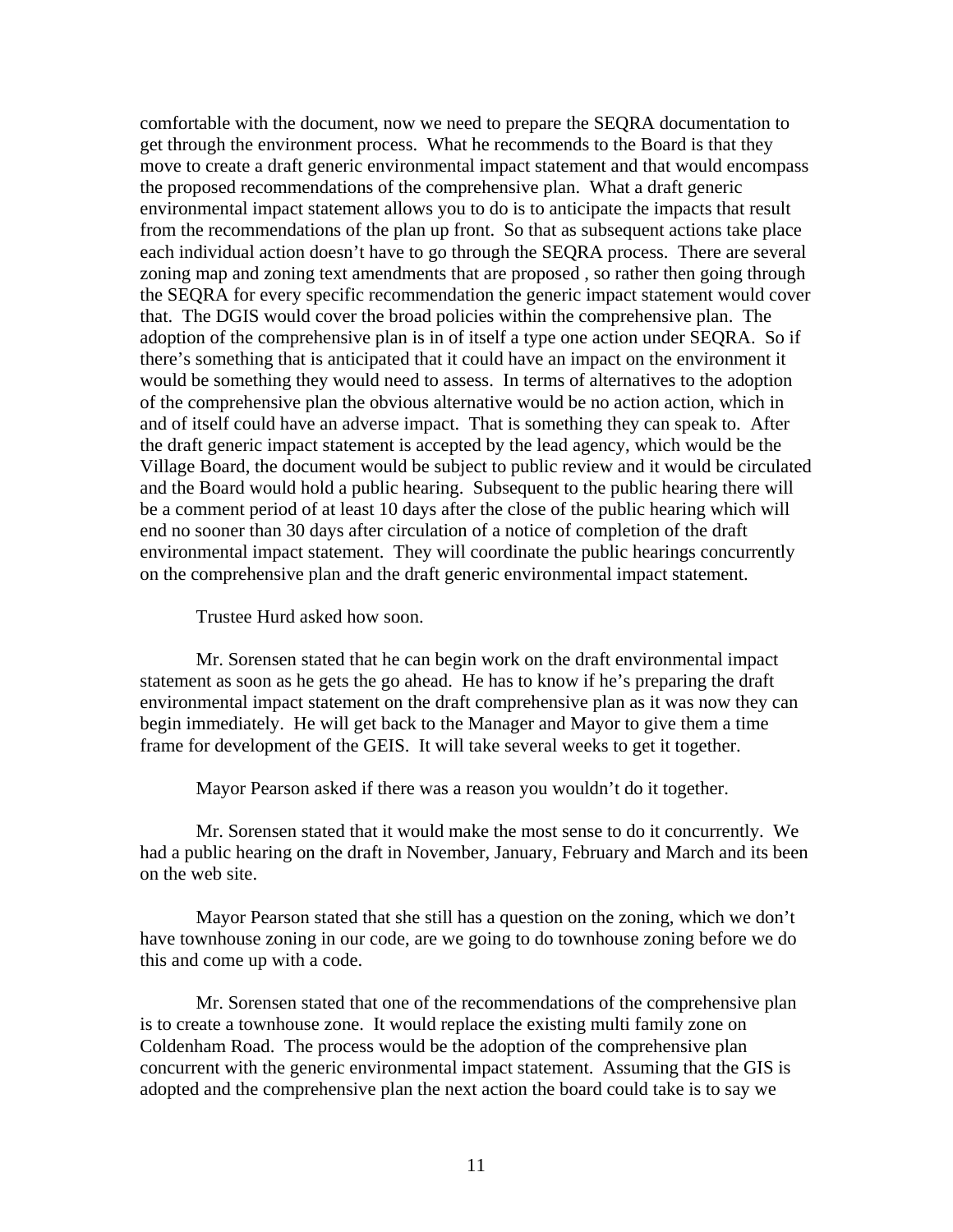now want you to go draft the townhouse zone district and we're going to do a zoning map and change this area to a townhouse zone. The first steps would be the adoption of the comprehensive plan and the GIS.

Trustee Hurd indicated that one does not follow the other automatically. This is in addition to our road. You're saying you think you want to change it. Even after the plan is adopted nothing has changed until the board starts taking action.

 Mayor Pearson asked, we have a business district right now and you say it's going into residential, but we want to change it to industrial. Can you change it to anything we want to.

 Mr. Sorensen stated yes, but you would have to go back and amend part of the comprehensive plan. Every five years you should revisit your comprehensive plan.

 Trustee Wynkoop stated that he feels everyone that worked on the comprehensive plan did a good job and it's given the village great guidelines.

Trustee Hurd stated that if we don't act soon we may not get a chance to act at all.

Deputy Mayor Matise stated that she would like a copy of the draft plan.

Trustee DeJesus moved to authorize Alan Sorensen to proceed with the generic environmental impact statement based on the draft comprehensive plan. Seconded by Trustee Keator. All ayes. Motion carried.

# **Walden River Corridor Project Presentation**

Karen Sneller McDonald gave a presentation on the Walden River corridor project.

 Mayor Pearson indicated that the Town of Montgomery is under intense development pressure. The Town remaining open space, farmland and in particular Wallkill River corridor is especially vulnerable of impacts of development. This project has been developed to assess the existing conditions of lands within the Wallkill River corridor including the rivers tributaries, identifies impacts in those lands from surrounding use activities and explores specific opportunities for protection and stewardship of the corridors resources.

 Marcus Millspaugh asked about technical support available for communities. The Village of Walden is going to be requested to put a parking lot adjacent to the Wallkill River.

Ms. McDonald stated that there is a lot of technical support through the state.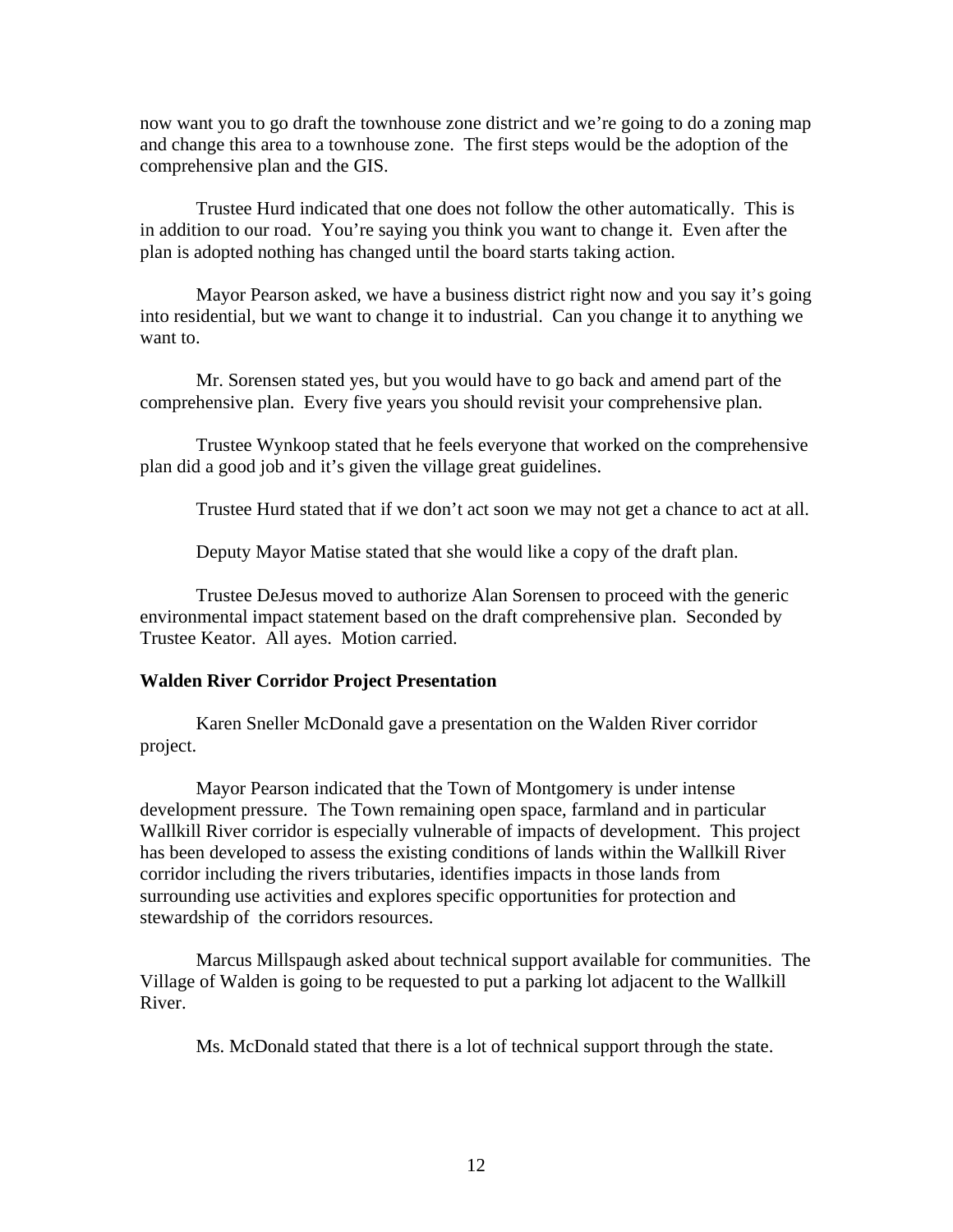Deputy Mayor Matise stated that this will be incorporated into the Town's Master Plan. How would this serve us in the comprehensive plan we are going to adopt.

 Ms. McDonald stated that if the Village is aware of this study perhaps they can be provided information that might be useful in the Village as well. You share the river and tributaries with the town. What they discover and learn at the township level is available to the Village.

 Mr. Millspaugh stated that the Village water supply is dependent on the aquifer of the Tinbrook. They have flooded this well field and immediately up the stream is a trailer park and he doesn't know if the mechanics are monitoring such a thing or is it in the scope of their plan.

 Ms. McDonald stated that there is going to be a lot of detail at which she will have to stop for this plan. There are guidelines that would apply to that situation. For instance if you have a well head or water supply there are certain land uses that you may not want to permit within a certain distance of that to protect the quality and supply of that water.

### **Review Of Housing Rehabilitation Program**

 Trustee DeJesus stated that he was supplied applications and there is more to it then that.

 Manager Politi stated that Mr. Kerron has prepared some information for the Board.

 Trustee DeJesus stated that the Board needs to look at these loans in terms of repayment, recording the loans and we need a policy in place.

 Trustee DeJesus asked permission from the Board for him to meet with Mr. Barnes as it pertains to guidelines, so they would have information to discuss.

 Mayor Pearson asked if Trustee DeJesus was looking to change things that we have now.

 Trustee DeJesus stated that he wants to make sure we have guidelines in place is not just an application process that there is contingent in place so we know where the money is going that we don't have to go through situations where homes are sold and we don't get our share back.

The Board agreed to let Trustee DeJesus meet with Mr. Barnes.

 Mr. Barnes gave the Board a copy of the funds that are available for rehabilitation, economic development and other purposes and the guidelines for each of those and how they relate to federal requirements. There are extensive guidelines as to who is eligible,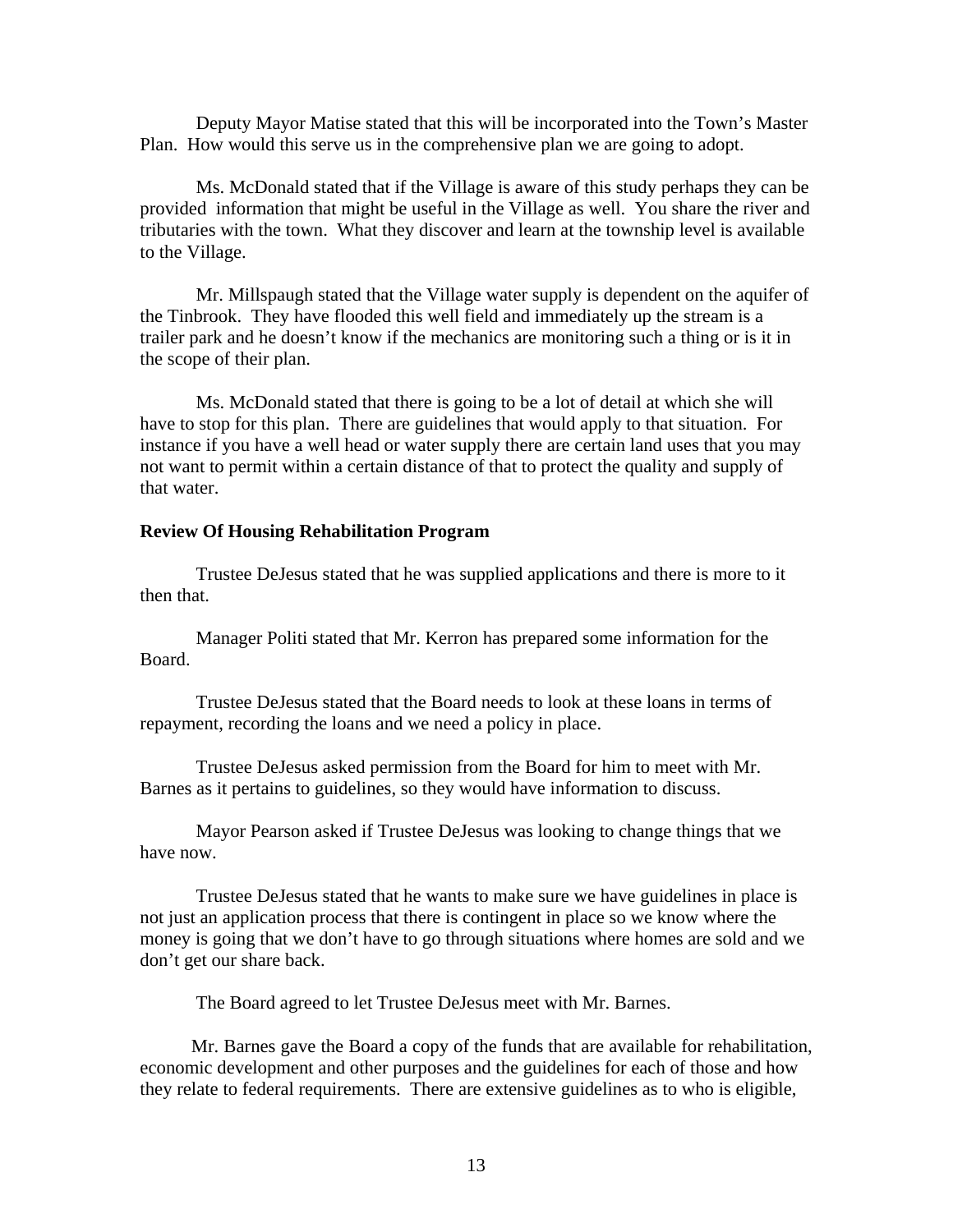the application process and bidding process. We have a good set of funds and the Board needs to make some decisions as to how they apply those funds. The Village is looking at redeveloping the Railroad Avenue area, you have in various funds, almost \$1 million that can be applied to certain parts of that project and if you want to apply them there, fine.

 Mayor Pearson asked Trustee DeJesus if he would be able to talk to Mr. Barnes within the next two weeks.

Trustee DeJesus stated yes.

Mayor Pearson stated that it will be on the next agenda

### **Review Of "Sales On Streets" Chapter 127-Article III**

 Mayor Pearson read the Chapter 127-2 & 3 of the Village Code, to the public and Board which deals with "Sales on Streets".

 Mr. Dowd stated that you also have Chapter 120 which deals with sidewalk sales, yard sales and auction which allows a permit process.

Mayor Pearson asked if the law allowed or didn't allow items on sidewalks.

 Mr. Dowd stated the answer is no, but if someone wanted a sidewalk sale they would have to come to this board and get a permit to conduct a specified sale on a specified date.

 Mayor Pearson asked if it would be for an extended period of time or just for a day.

 Mr. Dowd stated that the law states you can apply for permits to be conducted on holidays, Fridays and Saturdays between 7am and a half hour after sunset.

 Mayor Pearson stated that she understands what Mrs. Huber is saying and she goes to smaller villages that do have their wares out on the street. It stops people and brings people in. She understands the liability. There is also something in the law that says 30" off the ground.

 Mr. Dowd explained that is adjacent to the sidewalk, not on village property, it must be 30" above the ground so it can't be kicked over. It has to be on private property.

 Trustee DeJesus stated that you have to look in terms of safety. If you have to walk in the street because someone has merchandize on the sidewalk he has a problem with that.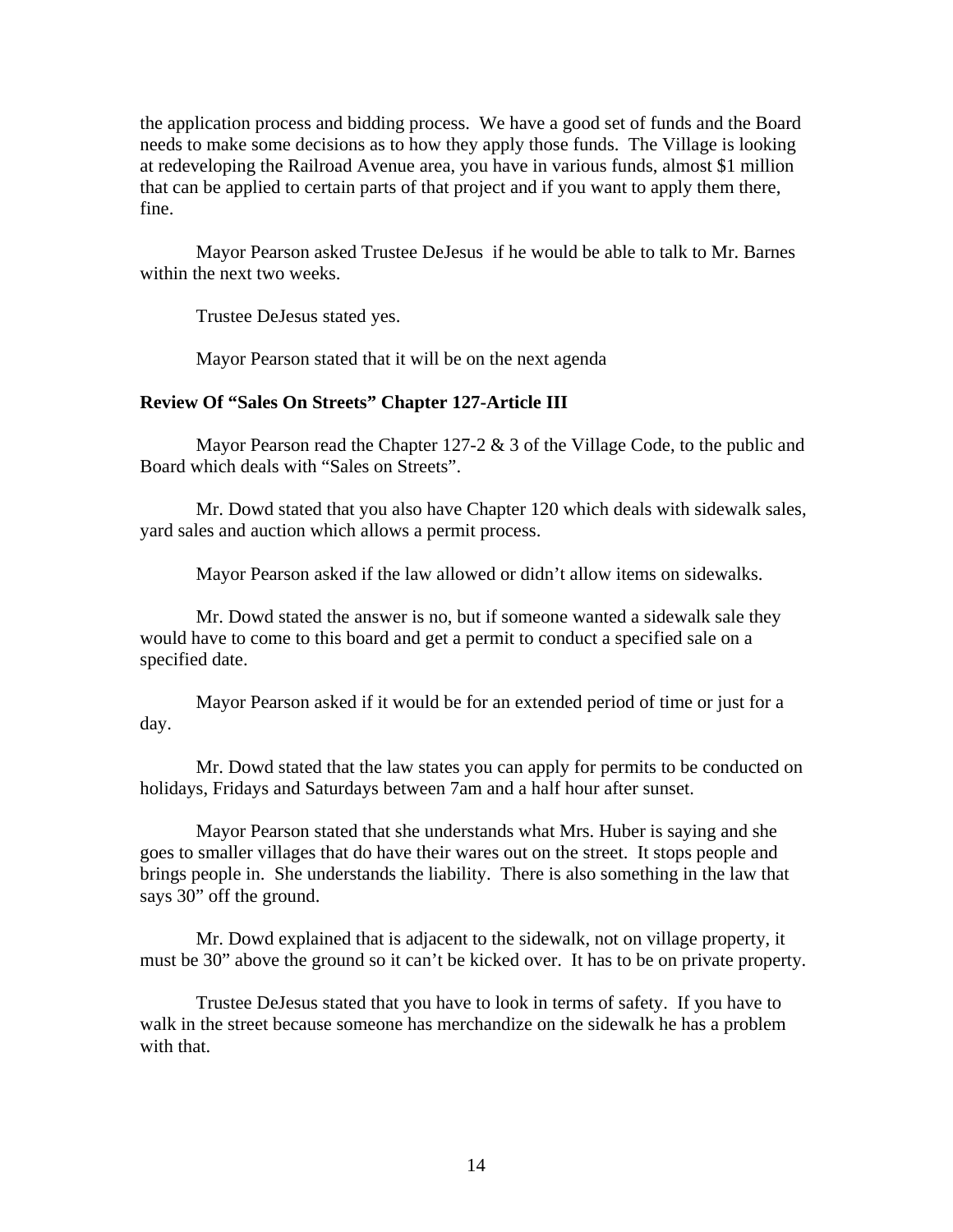Mayor Pearson asked what the difference with that is and the state sign in the middle of the sidewalk by Dr. Guneratne's office.

 Trustee DeJesus stated that people don't have to walk in the street. No one is taking up the whole sidewalk. It does attract people to come and browse but you have to know where the liability begins and what liability does the Village have if someone trips on someone's merchandise.

Mayor Pearson asked who enforces that.

Manager Politi stated the Building Inspector or Code Enforcement Officer.

 Trustee DeJesus stated that you also have people who put out their sandwich boards right on the corner and you can't see making a turn.

 Mayor Pearson indicated that it has to be either enforce the law or look at changing something.

 Trustee Keator stated that if our sidewalks were deeper it wouldn't be a problem. It's the same as when people have things on their porches, someone might think it's cute and someone might not think it's not cute. Who makes that determination.

Trustee Wynkoop mentioned the motorcycles parked on the sidewalks.

Mr. Dowd stated that would be a violation of another section of the code.

 Mayor Pearson stated that what the Board is saying is there's not going to be a change and they want it enforced. She would like the manager to look into the state sign outside of Guneratne's.

Manager Politi stated that it's in the State right of way but he will request it.

 Mayor Pearson stated that it was on a pole. She also has a picture that shows it on a pole in the middle of the street by the senior citizen building.

#### **Review of Second Public Comment Section of Agenda**

Mayor Pearson indicated that she brought this up only because from sitting in the audience when the Board is in a work session meeting, lots of times the public has good ideas. When they hear discussion amongst the Board members they can't comment on it afterward. She would like to hear those comments. There used to be two public comments.

Trustee Keator asked if that would only be for work sessions.

Mayor Pearson stated that she would have it for both meetings.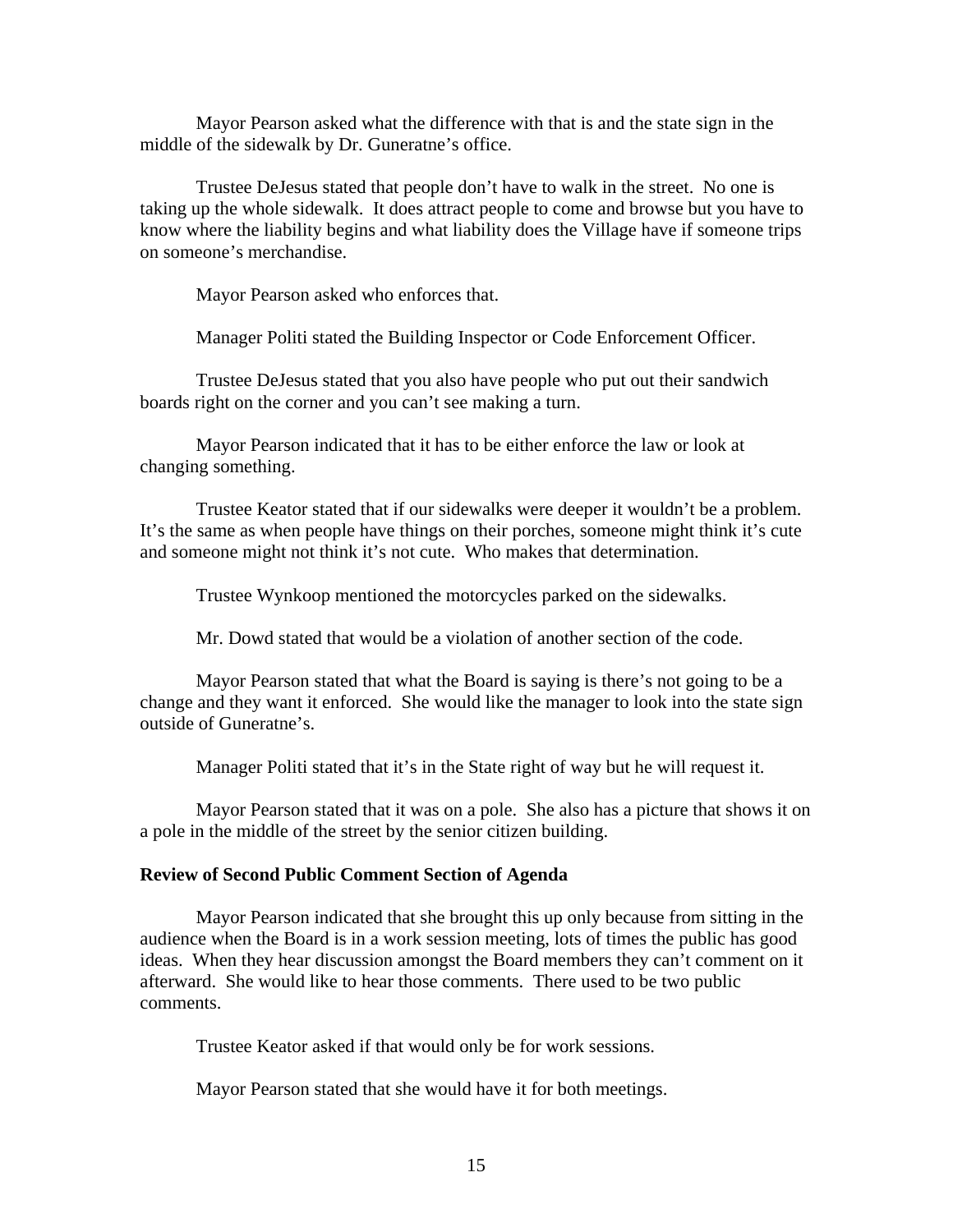Trustee Keator suggested they have public comments after the Board gets through their work items.

 Mayor Pearson stated that some people may have a public comment that has nothing to do with this and they would have to stay through the whole evening. It would be a courtesy to the public.

 Deputy Mayor Matise asked if the comments at the end of the meeting would only be relevant to the topics being discussed.

Mayor Pearson stated yes.

 Trustee Wynkoop stated that he doesn't have a problem with having two public comment sessions.

 Trustee DeJesus stated that he doesn't have a problem, but you have to make sure they stick to those items.

Trustee Keator agreed with Trustee DeJesus.

 Deputy Mayor Matise asked if the Board wanted the public to comment on each item or at the end of the items.

 Mayor Pearson stated that they can wait until the end, but the Board has taken action of work session items and maybe the Board may want to hear from the public before the Board takes action.

Trustee Hurd stated that they can do that during the first comment time.

 Mayor Pearson stated that the first meeting of the month there are discussion items that the Board take action on.

 Trustee Hurd stated that there are house keeping items that are not controversial where it would need public discussion.

 Trustee DeJesus stated that the second public comment should be people speaking on the work session items.

 Mayor Pearson stated that the first public comment would be what they want to say in general and the end one would pertain to either discussion or work session items right after work session items.

 Trustee DeJesus stated that you have public comment and people bring up their issues plus any comments on the action items. After that, before the work session you would want input and that would be the second comment period prior to the work session.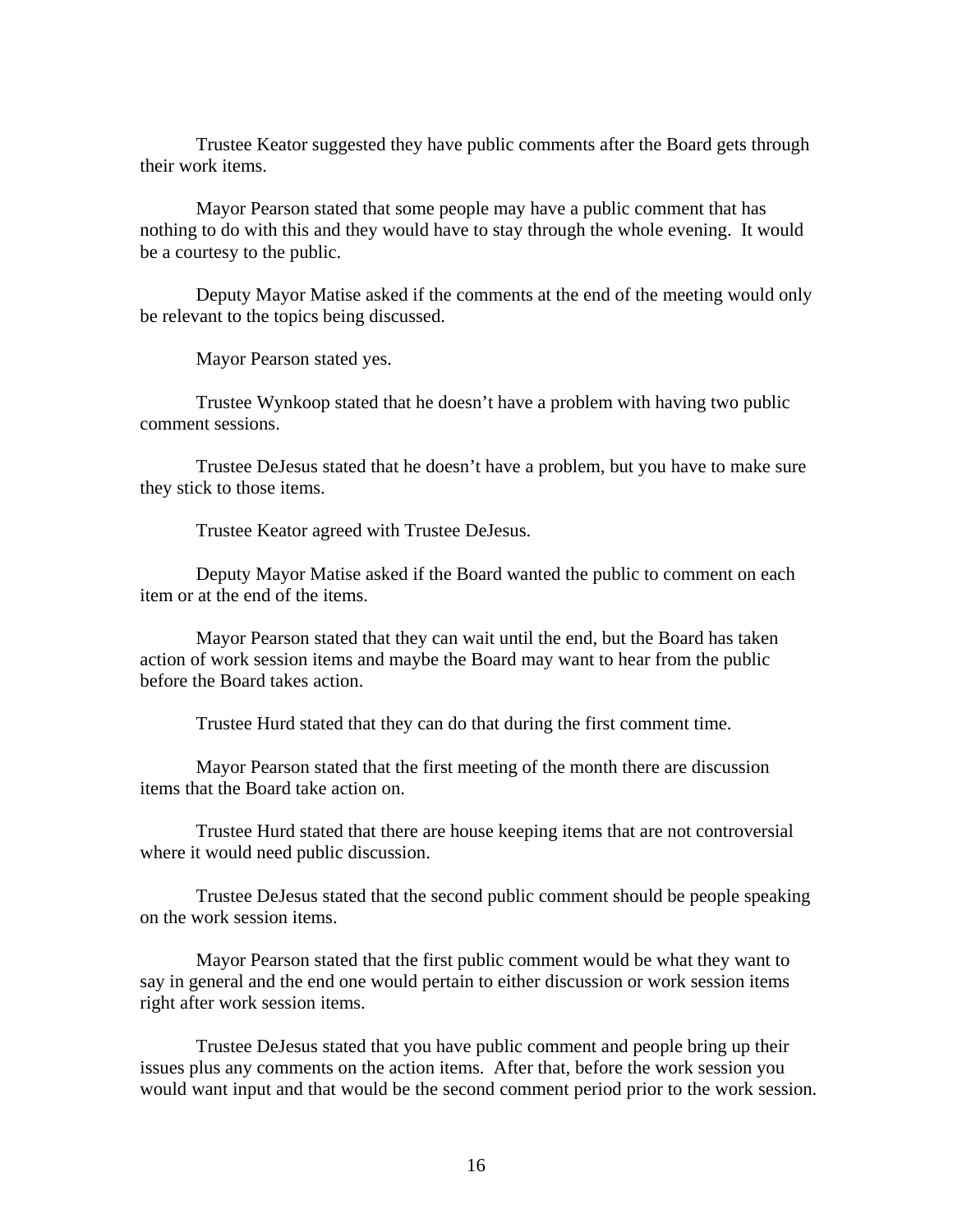Mayor Pearson stated it would be after the work session items before the informational items.

The Board agreed.

# **Liaison of Library Report (Trustee DeJesus)**

Trustee DeJesus stated that he met with Elizabeth Cappello, President of the Library Board and he attended their meeting. It was announced that there was a public hearing for the Library budget and he understands it was just a budget report. He asked if there was no need for a notice in the paper.

 Manager Politi stated that they don't have to publish a notice because the Library budget is a part of the Village's budget which is a part of our hearing.

 Trustee DeJesus stated that there are a number of things discussed one being the use of the Library, Town residents verses the Village residents. The Library was incorporated to serve the residents of the Village of Walden. They do serve people who live outside the unincorporated areas of the Town who have a Walden zip code. One of the concerns is the usage of the Library by Town residents could surpass at some point the usage by the Village. They have been looking at the numbers in terms of the impact that it would have. The Library has been given more money by the Town. It went from \$32,000 to almost \$60,000 in five years. There were concerns about the use of the second floor community room. At one point Leslie wanted exclusive use of the second floor meeting room, which cannot be. There needs to be a discussion as to the use of that room. There was an issue of them being bumped from the room.

 Manager Politi stated that when they talked about the use of the second floor community room the Village Board, Court, Planning and Zoning Boards have first dibs at any time. If they got bumped that room was being used. Over a year ago we went to scheduling through the Village Clerk's office. Any building that anyone needed Nancy keeps a master schedule for that.

Trustee DeJesus stated that they got bumped because of a zoning board meeting.

Manager Politi stated that he did discuss that with Leslie and all the departments.

 Trustee DeJesus stated that people were under the impression that when the library puts there budget out to the public that it doesn't have an impact on the Village tax and that is not true. The fact is if the voters approve \$300,000 next year, for example, we have to increase the taxes by taking it from other departments. He conveyed that concern to the Library Board. The last time it was not the impression the people had. Two Library Board members' terms have expired so we have to look at that. The manager appoints Library board members who terms expire. If someone leaves mid term the Library Board appoints someone, but only for the rest of that term.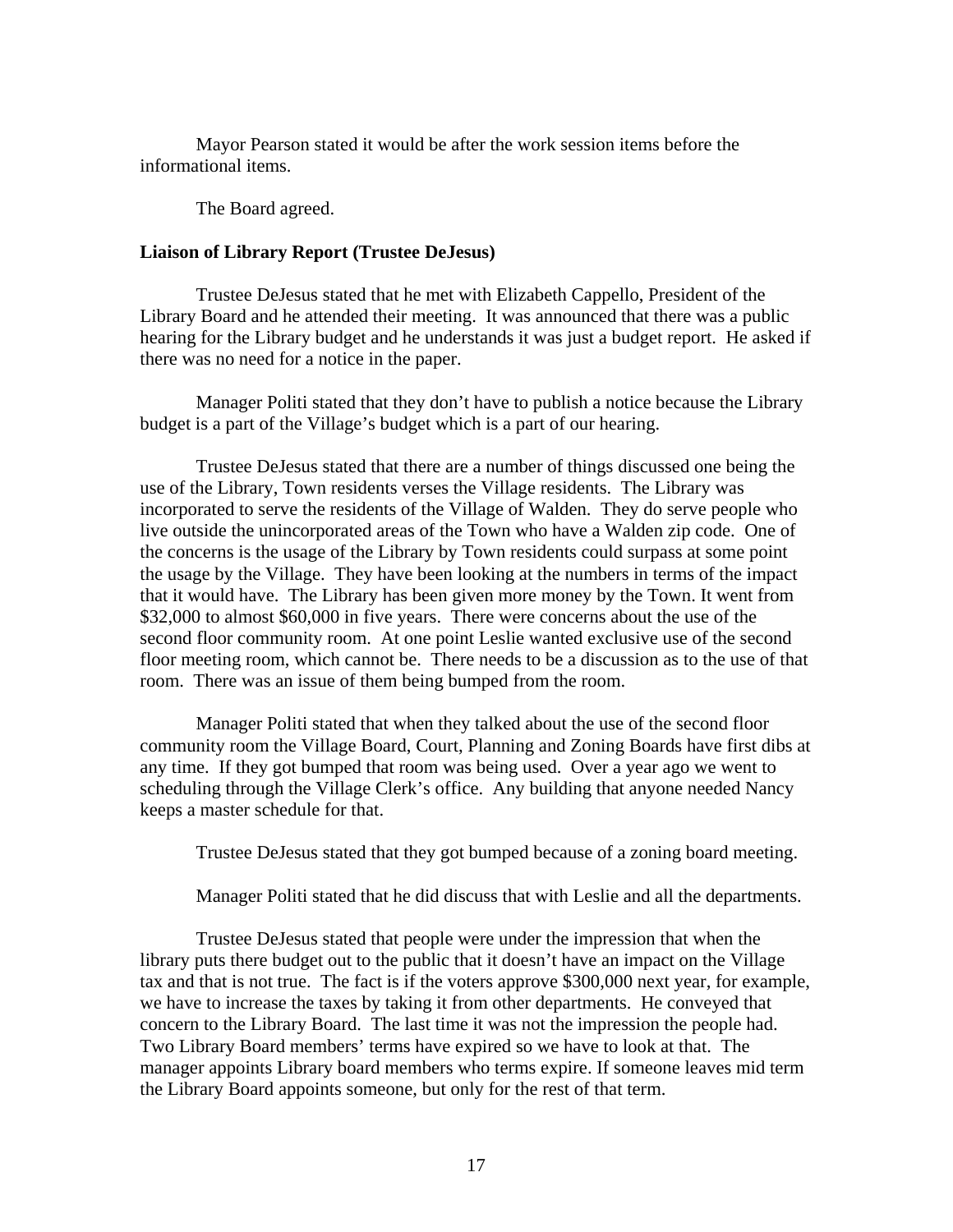Mayor Pearson stated that she stayed for the budget portion of the Library meeting. Leslie has given her some information that she has had an opportunity to read all the way through that. She likes having a representative from the Village Board at the meetings.

Trustee DeJesus stated that the library has a surplus of \$26,024.

 Chris Mullarky, Library Treasurer stated that it was a pleasure seeing Trustee DeJesus and the Mayor at their meeting. He and Jan Weiner, Village Treasurer work really good together on financial matters. When the public votes Chapter 414 to increase the percentage of money in the Village budget, and that does not have to raise taxes. This year they did not go out for Chapter 414. They have the same budget as a year ago and the taxes went up. The library doesn't necessarily have to affect the raise in taxes.

 Trustee DeJesus stated that it would have an impact on other departments. The money has to come from somewhere.

 Mayor Pearson stated that it's this Board's job to inform the public when that happens or figure out a way we need to work tighter on what we do on this end.

 Manager Politi stated that from an operating standpoint we're going to put together a budget for the Village that operates and then whatever happens with the library is up to the pubic through a vote, it can have an affect.

 Deputy Mayor Matise asked about the library board meetings, they are the third Tuesday of the month and are they always the third Tuesday.

 Mr. Mullarkey stated that during the summer they may change one month. The schedule is the third Tuesday.

Deputy Mayor Matise indicated that in March it was on a Saturday.

 Mr. Mullarkey stated that it was on Saturday to have a working session like you have here.

 Deputy Mayor Matise asked if those meetings are noted in the Wallkill Valley Times.

Mr. Mullarkey stated that he will check on that.

Deputy Mayor Matise stated that they should be.

Trustee Keator asked Mr. Mullarkey if they take minutes.

Mr. Mullarkey stated yes.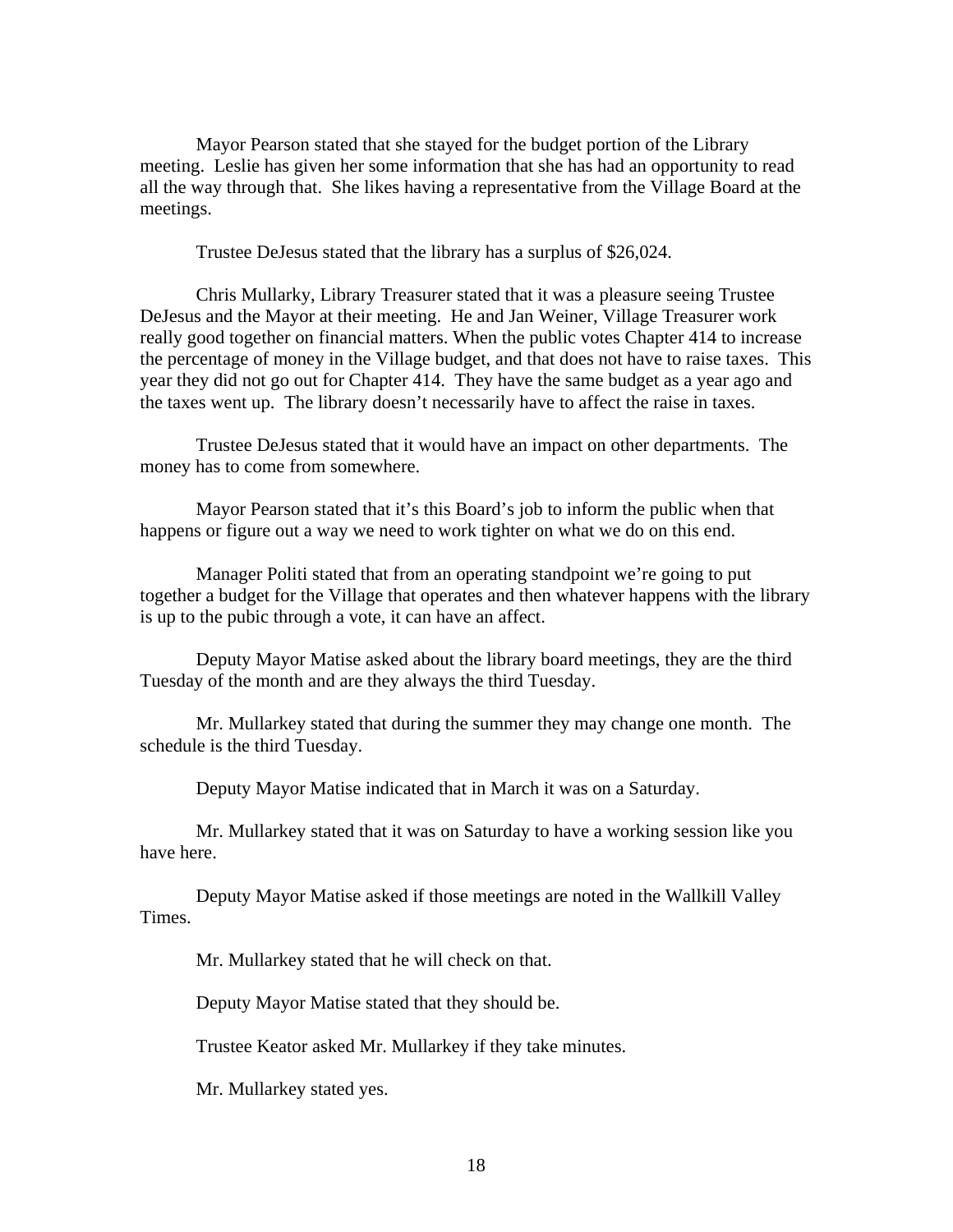Trustee Keator stated that two meetings ago this Board requested copies of their minutes.

 Trustee DeJesus gave a copy of the Library minutes to the clerk to make copies for the Board.

### **Report on the Town**

 Deputy Mayor Matise stated that one of the most significant of the Town's meeting is Introductory Local Law No. 2 of 2005, Storm water Management and Erosion, and Sediment Control. That document should have significance to the Village because we do have some situations where run off from Town properties and private properties are impacting on village properties. There will be a public hearing on this on May  $19<sup>th</sup>$ , 2005 and she asked for the manager to get a copy of the proposed law. We might want to base a local law on it.

 Deputy Mayor Matise asked the Village Manager to comment on the rail trail committee.

 Manager Politi stated that he's not sure what is happening with SEQRA regarding the rail trial.

 Deputy Mayor Matise stated that she was told that Rich Hoyt and Brendon Fitzgerald are having words as to how SEQRA should be worded.

 Manager Politi stated that the intermunicipal agreement for policing the trail is still going back and forth. The DPW superintendents walked the entire trail with Brendon. Now they know what needs to be cleared to get more space where we can get away from the bike railing, which are expensive pieces. We are trying to find some costs to cross of the overall project. Shanti Mandir is going to allow access for certain activities.

Mayor Pearson suggested they make benches from the trees that are down.

 Manager Politi stated that the trail has come in over budget and we are trying to trim that and get a firm cost estimate from the engineers to see if they have to search out some more money.

 Deputy Mayor Matise stated that the Town still has to respond to DOT, what will that do to the time frame of the project.

 Manager Politi stated that it will push that out. A final design review still has to happen. An initial design has gone through.

#### **Report on Recreation Committee**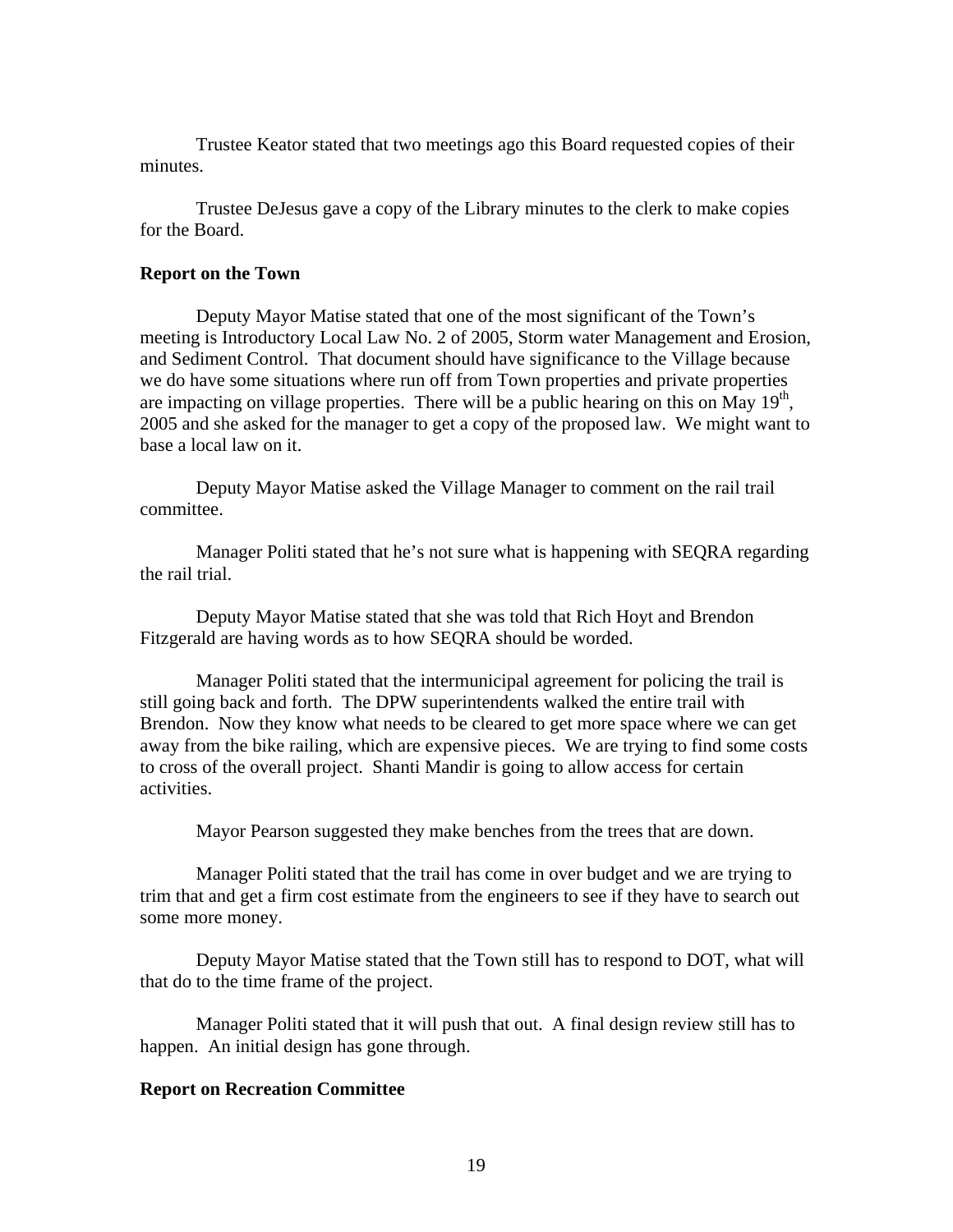Trustee Norman stated that Mr. Howland was supposed to be here tonight to report on the skateboard park.

 Manager Politi stated that Mr. Howland was having a few problems with the numbers. He would like to bring it to the next meeting. The manager further indicated that the recreation committee is looking into creating a skateboard park on the old basketball court in Bradley Park. Mr. Howland is getting numbers now and some of the components we have from recreation fees that has been collected. There is a contractor that wants to donate his time.

#### **Appointment of Liaison to Town's Affordable Housing Committee**

Trustee Keator asked what the comment was about Ed Leonard.

 Mayor Pearson stated that Ed Leonard asked to be appointed to the committee for the affordable housing committee, so he will be our liaison and give the Board a report.

 Trustee DeJesus moved to appoint Ed Leonard as liaison to the Town of Montgomery's Affordable Housing Committee. Seconded by Deputy Mayor Matise. All ayes. Motion carried.

 Mr. Leonard indicated that he has a copy of the Town's accessory apartment law which may be useful in the village. He also has the minutes.

#### **Report – Planning Board**

Trustee Hurd stated that the owners of the Walker Building were at the Planning Board meeting requiring eight apartments and then they found out about the parking requirements and then they were reminded that they have approval for senior housing already. Also, the vacant lot on N. Montgomery Street they are proposing senior housing, three buildings, with six units, which will be rentals. There will be eighteen units. There is a three lot subdivision on Elm Street. He complimented Mr. Leonard for chairing the Planning Board meeting, he did a great job.

#### **Informational Items-Village Manager's Report**

 Manager Politi stated that Deputy Mayor Matise stopped by his office to discuss the Cransville Block Application to the Town of Montgomery Planning Board and over time there has been a series of letters that have come from the Village Engineer. At this point it would be a good time to put a letter together backing up the letters from the Board of Trustees. He will draft something up.

 Deputy Mayor Matise stated that she would like to request the Town as they are implementing their master plan and making zoning changes to take a hard look at the 11.3 acres that is on Route 52, towards Newburgh by the cemetery. It is zoned industrial.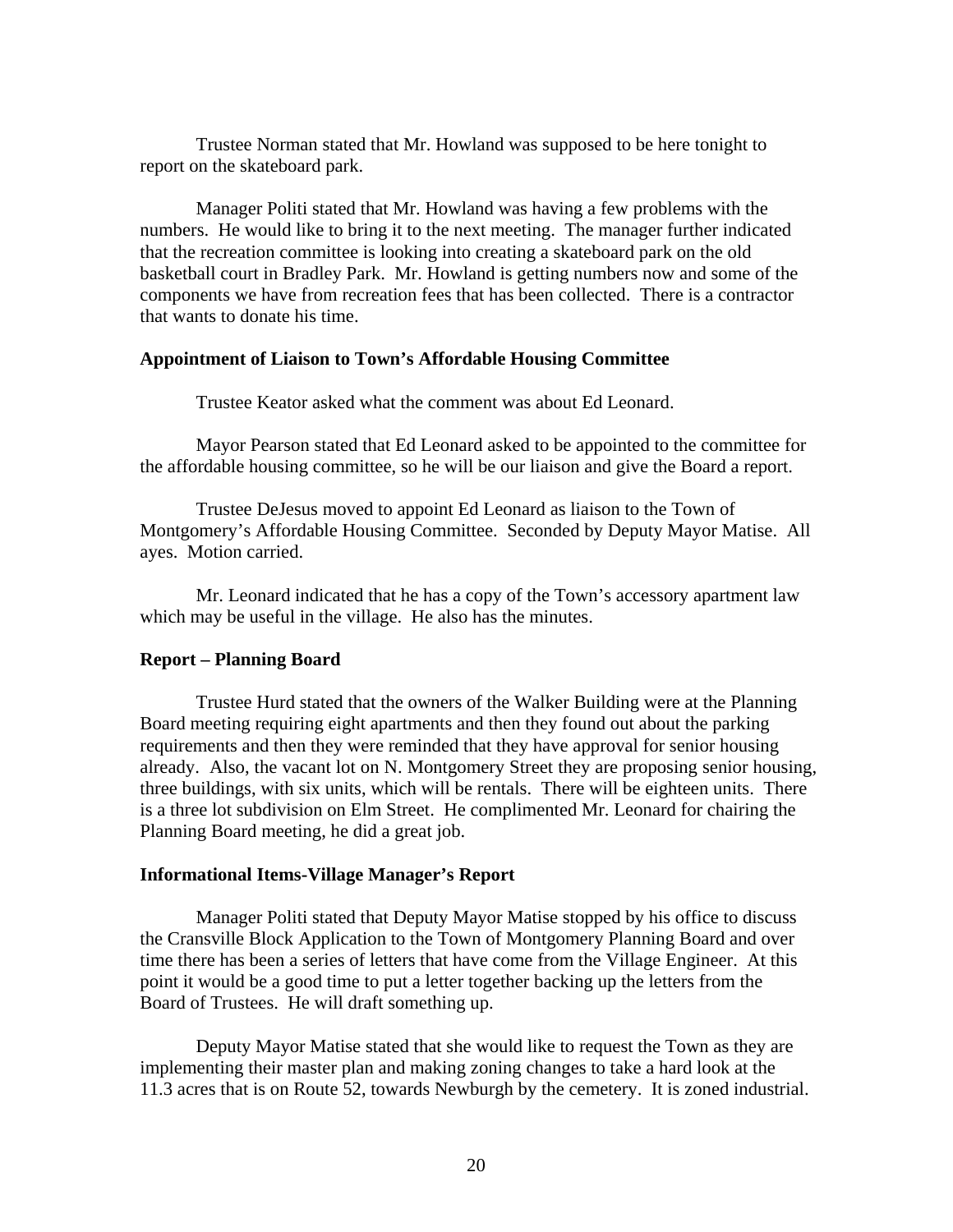Why should it be an industrial parcel when the Tinbrook flows right through it and connects to the village's well field. The zoning change hasn't been done and it hasn't been entertained as a question. She would like a letter from the Village be sent asking them to look at this, because David Church told the Village and told the town that they need to help us protect our well field.

Trustee DeJesus asked about the excavating company that is there.

 Deputy Mayor Matise stated that isn't connected to the excavating company. That is the only parcel that is zoned industrial.

 Trustee Hurd stated that this parcel is private property and the owner has his rights. It may be valuable as industrial.

 Trustee Wynkoop stated that he would like to look into what uses are allowed there with industrial.

 Trustee Hurd stated that it might be a good use with good jobs. We are making assumptions here.

Trustee DeJesus agreed that they need some more information.

 Manager Politi stated that he was approached today about the bridge being condemned and he advised them that it wasn't. He spoke to NYSDOT and asked if there were any cracks in the foundation. He said yes, because it's concrete. The bridge is sound and earthquake proof and over built. It's a pre 911 design so a lot went into it. A quality control inspection was done and everything is fine. Work is continuing.

Mayor Pearson stated that she spoke to the workers and they are trying.

 Manager Politi stated that he is keeping the homeowners on Oakland notified regarding the soap box derby.

Manager Politi stated that a memo went out regarding cell phones.

Manager Politi indicated that the department reports are in the board's packets.

# **Board Comments**

Trustee Norman stated that she was at the ceremony on Sunday, which was wonderful. Someone asked her why the flag isn't on the municipal building.

 Manager Politi stated that when they did the roof they found that the motion of the flag creates a split in the roof. Since we stopped flying the flag the leak has stopped. That is why we have the flags around the monument.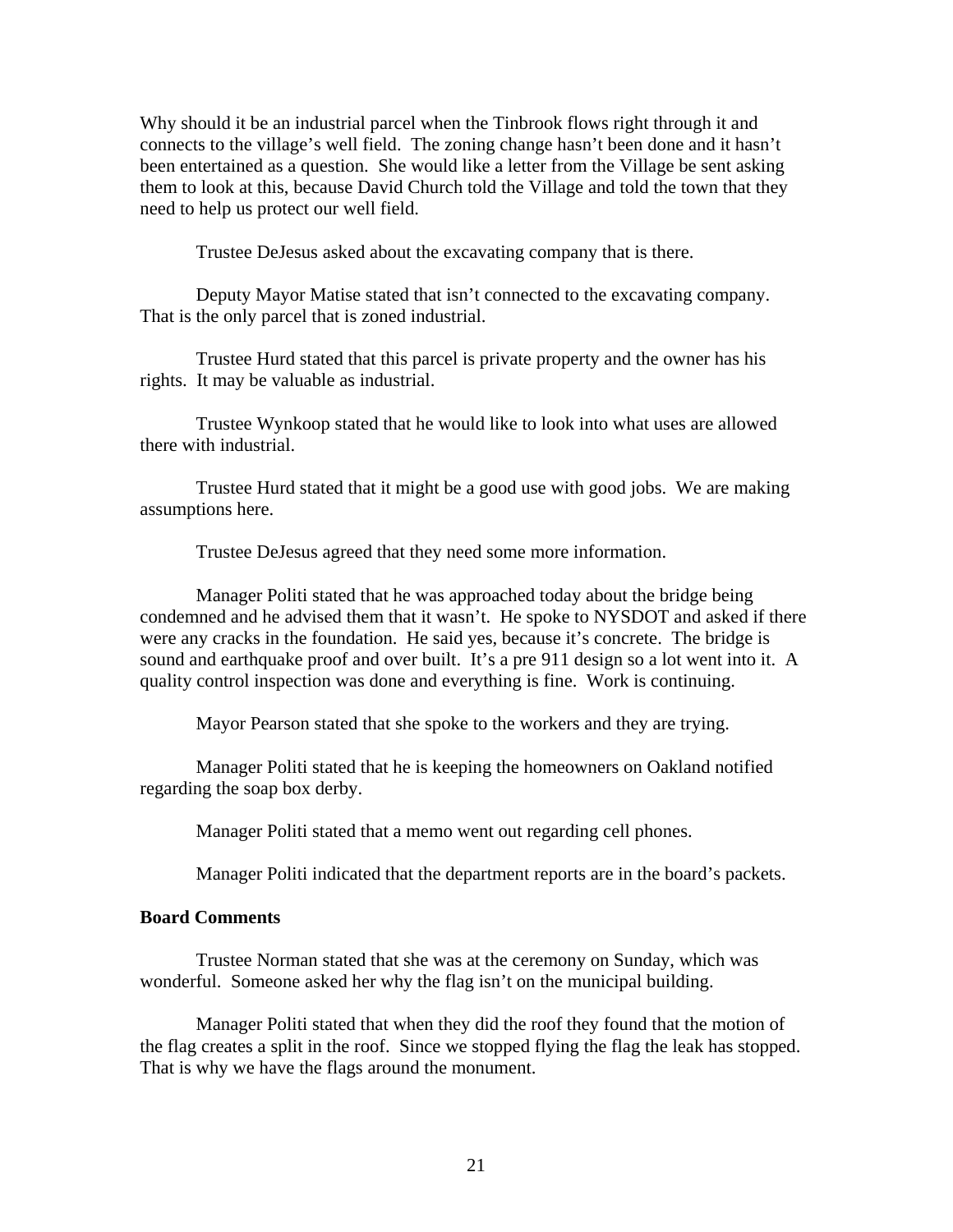Trustee Norman stated that the dumpster at Wooster Grove has to be moved. She further asked what happened to the flag pole at Wooster Grove.

 Manager Politi stated that it was knocked over by a storm and just hasn't been put back up. He will get on that.

 Mayor Pearson stated that the dumpster stopped people from driving in there. Maybe we can put two poles and a chain to make it look better.

 Trustee Norman complained about the garbage can in front of Mr. Millspaugh's new building on Oak Street. The wind blows it over and the garbage and can end up in the street.

Mr. Millspaugh stated that they aren't using the building. He will take a look at it.

 Trustee Keator stated that a while back there were concerned parents at the meeting regarding the crossing issue at the intersection of Walnut and Maple Streets. There is a white van that parks not only up to the stop sign, but over the white line. It makes it very hard to see. She would like a no parking here to corner sign put up.

Manager Politi stated that the signs are ordered. The posts are up.

Trustee Keator stated that some of the little white lights on Main Street are out.

Manager Politi stated that he will have them checked.

 Mayor Pearson indicated that there are no buds on those trees. She doesn't know it they are late bloomers.

 Trustee Keator stated that one of the trees has the larger Christmas lights on it and one of the lights has water in the glass.

Manager Politi stated that they will take a look at all of them.

 Deputy Mayor Matise stated that she has an invitation from the Orange County Genealogical Society to go to their dinner, Friday night, May  $13<sup>th</sup>$  to talk about the Sesquicentennial. She asked Mickey Millspaugh if he would like to go.

Mr. Millspaugh indicated that he will be out of town.

Deputy Mayor Matise stated that if there is any information on the  $150<sup>th</sup>$  that she will take it to the meeting.

 Trustee DeJesus stated that something needs to be done with the handicapped parking at Bradley Park. They are parking beyond the driveway. Also, something needs to be done with the fence by Mr. Lynch's property.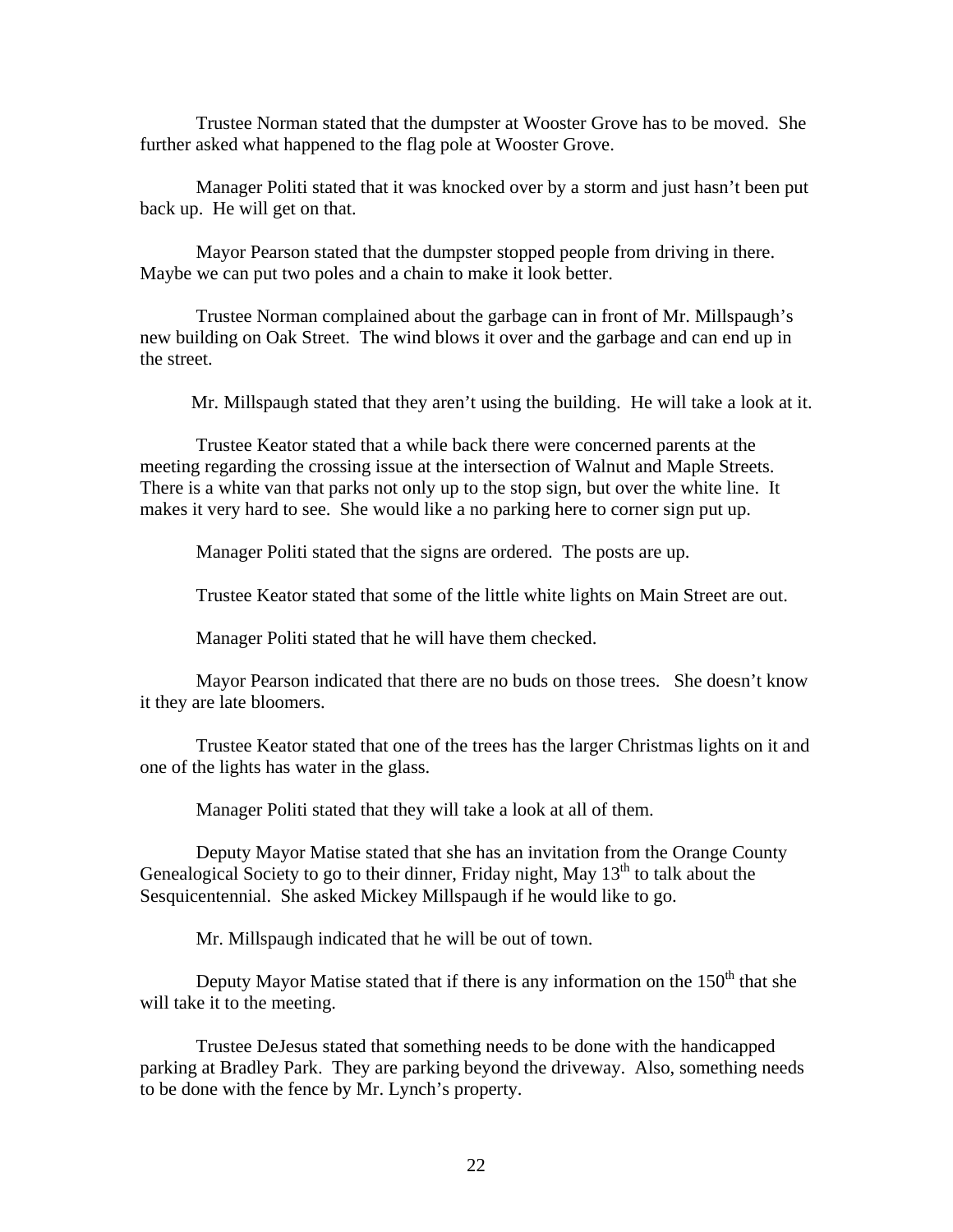Manager Politi stated that the fence is on order.

Trustee DeJesus asked if the village has checked the boundaries.

Manager Politi stated that he will have that done.

 Mr. Lynch stated that he spoke to the surveyor who is concerned, because there was a roadway there before the girls softball field that let people through the park. He is allowed now to remove the front of the house parking and move it to the back of his property.

Mayor Pearson stated that the village will look into that for him.

 Trustee DeJesus stated that at one time there was a drive thru bank on Bank Street and there is a pile of rubble there, who owns it and why is it there.

Manager Politi stated that it's Mr. Millspaugh's.

 Mr. Millspaugh stated that they have a contractor who is supposed to push that back to the back of the property.

Trustee DeJesus stated that it has to be removed; it's been there a long time.

Mr. Millspaugh stated that was the foundation that was dug up three months ago.

 Trustee DeJesus stated that there is a house next door and it's unsightly and dangerous. So it has to be addressed.

 Trustee DeJesus indicated that the pot hole situation is going good, Bergen and Albany, Albany Avenue and Pleasant, Clinton and Ridge.

Trustee Hurd asked if playground clean up was this Saturday.

Trustee Wynkoop stated yes.

Trustee Hurd indicated that the catch basin by COC Music is collapsing.

Manager Politi stated that they will be fixing it.

 Trustee Wynkoop stated that Mr. Ronk has a half full dumpster which has been there for four weeks and there's been no activity.

 Trustee Norman stated that there is a house on Ulster Avenue which is in the same condition as Ronk's.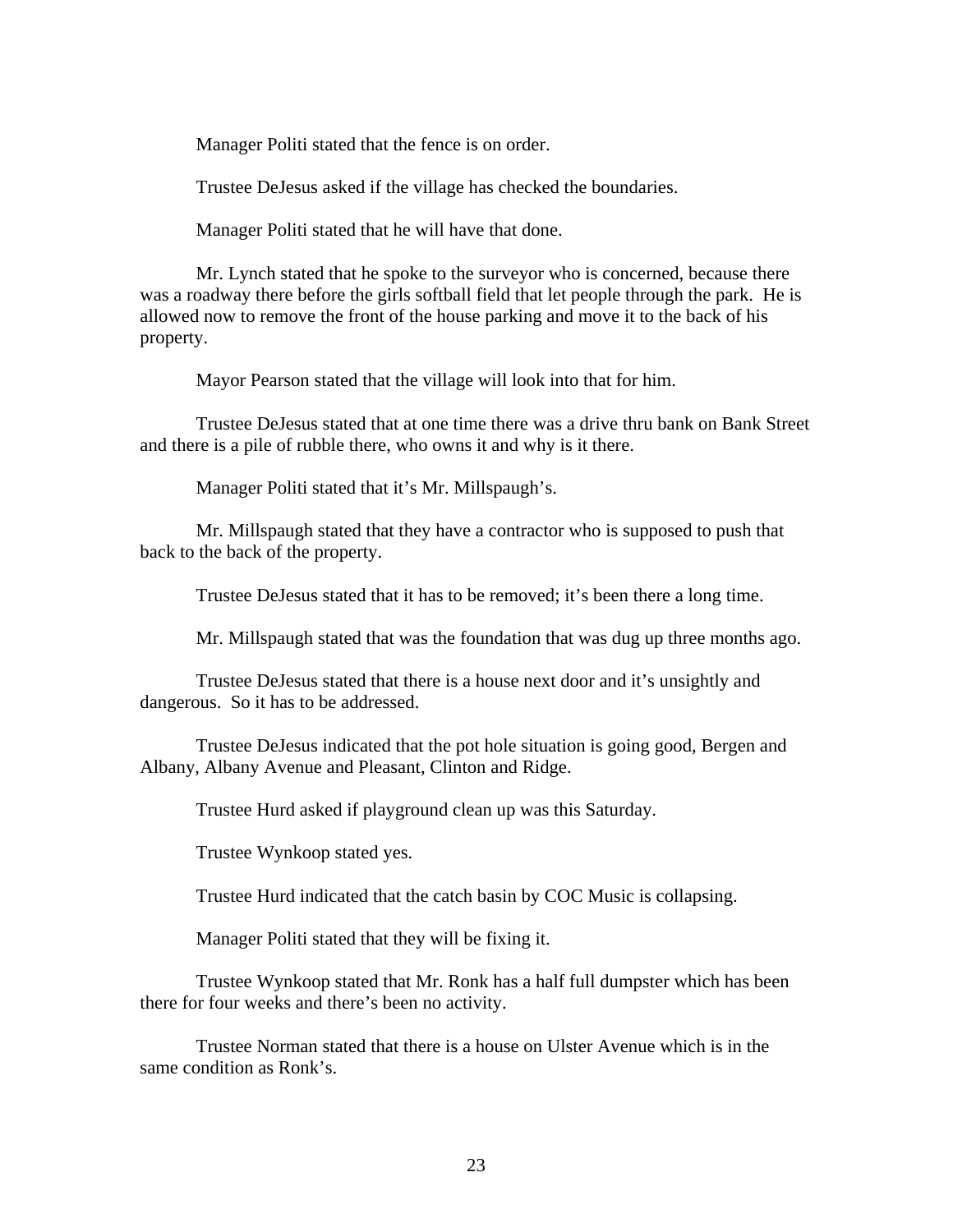Mayor Pearson stated that Suzanne Isaksen asked that a letter go to the Town supporting a farm land grant for farm land preservation.

 Trustee Hurd stated that Al Valk has a tremendous amount of information on that for the program he was pushing.

Mayor Pearson stated that the letter has to be out by May  $2<sup>nd</sup>$ . This is to preserve history.

 Deputy Mayor Matise stated that once the property is registered with the historic status it gives them access to federal and state grants.

Trustee Hurd asked if it controls land use.

Deputy Mayor Matise stated not at all.

Mayor Pearson stated that you can still sell the property.

Mayor Pearson asked the manager for a report from the Rotary project, band stand.

Manager Politi stated that he has a design and they will move forward.

Mayor Pearson reminded everyone of the village walk to see the facilities.

 Mayor Pearson stated that she had a comment from a resident about a couple more cross walks; one was by Roosa's. She spoke to the manager and they will be looking at the intersections that may be able to use those.

 Trustee DeJesus asked about the issue of separating the house from the parkland at Olley Park.

 Mayor Pearson stated that she hasn't signed it because she needed more information.

Mr. Dowd explained that the deadline is coming up.

Mayor Pearson asked why it's taking four years.

Mr. Dowd indicated that it was stalled in the assembly.

Mayor Pearson stated that she has to talk to the attorney more on this.

 Mr. Dowd stated that the board already adopted the resolution to authorize this go forward.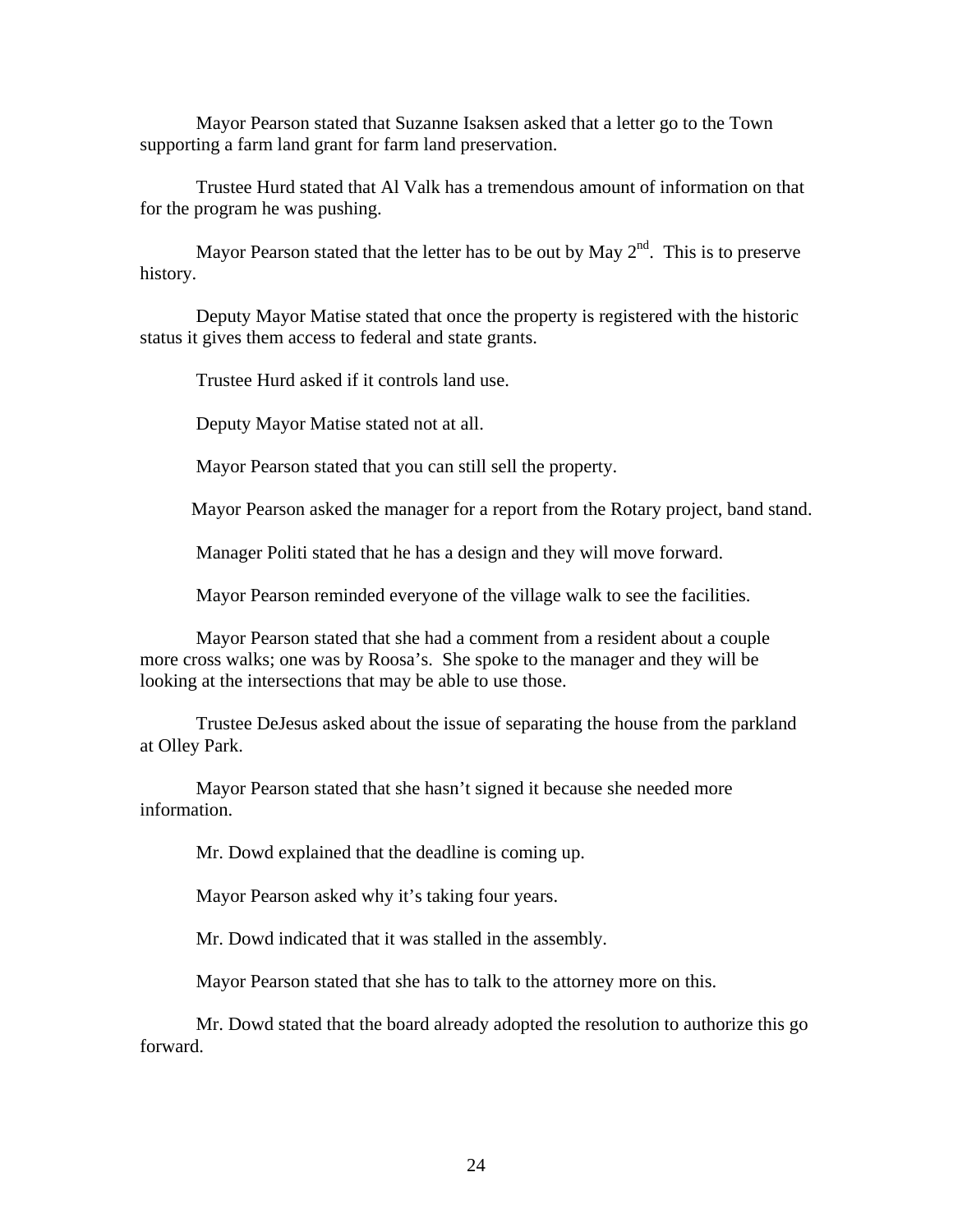Deputy Mayor Matise stated that the cellar door on that house is totally deteriorated. The house is not secure at this point.

 Mayor Pearson asked if they could put that on the historic register if they take it out of park.

 Manager Politi showed the board the design of the bandstand. He will meet with Keith Hunter and send the design off.

Deputy Mayor Matise stated that a band shell has to project sound.

Mayor Pearson asked if the sign for Walden Estates was ever replaced.

 Manager Politi stated that there is a sign out on the boulevard. DPW has ordered a sign for inside.

Mayor Pearson stated that there is a grant due May  $16<sup>th</sup>$  which we can use for the purchase of well property.

Manager Politi stated that Mr. Barnes is working on the grant.

 Mayor Pearson asked about the superintendent/deputy manager position. Has the manager gotten anything on that?

 Manager Politi stated that he put it out as superintendent of public works. He will be a going back out to advertise, right now the way its set up its working.

 Deputy Mayor Matise asked what the closing date on the 3 month extention was for Walt Sweed.

Mayor Pearson stated that it started in March.

 Mayor Pearson asked if everyone got the review forms, does the board want it on the agenda.

# **Adjournment**

Trustee Keator moved to adjourn. Seconded by Trustee Norman. All ayes. Meeting adjourned.

Respectfully submitted,

Nancy Mitchell